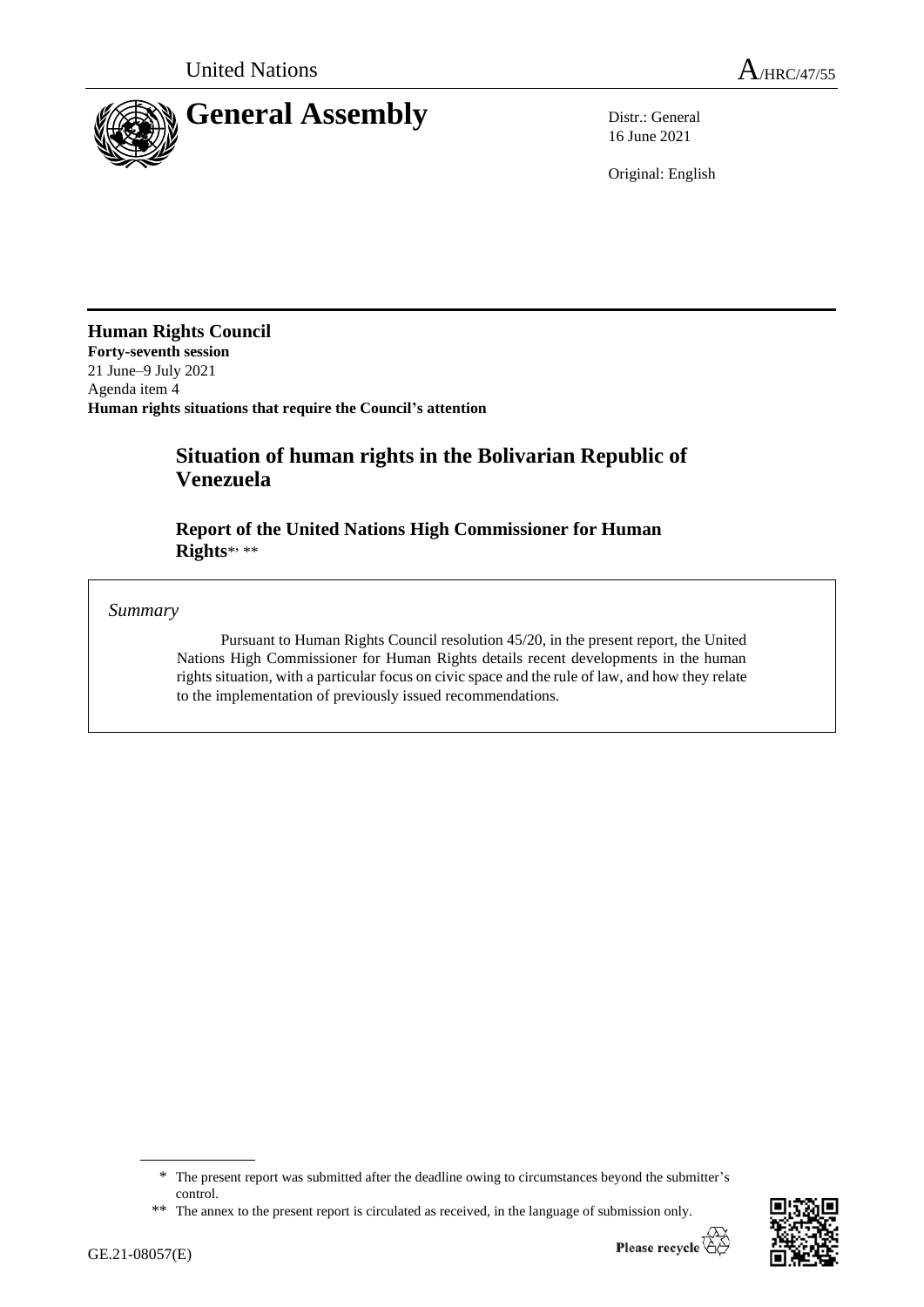# **I. Introduction**

1. The present report is submitted pursuant to Human Rights Council resolution 45/20, in which the Council requested the United Nations High Commissioner for Human Rights to prepare a comprehensive written report on the situation of human rights in the Bolivarian Republic of Venezuela containing a detailed assessment of the implementation of the recommendations made in her previous reports and to present it to the Council at its fortyseventh session.

2. The present report is based on information gathered and analysed by the Office of the United Nations High Commissioner for Human Rights (OHCHR), including on the basis of interviews with victims, witnesses and human rights defenders and meetings with government officials. OHCHR refers to official information and data whenever possible. The report covers the period from 1 June 2020 to 30 April 2021 and is focused on the latest developments related to the rule of law and civic space and the level of implementation of the corresponding recommendations.

3. A report of the High Commissioner providing a complementary overview of the human rights situation in the Bolivarian Republic of Venezuela and an assessment of progress on corresponding recommendations will be presented to the Human Rights Council at its forty-eighth session, pursuant to resolution 45/2.

4. The findings set out in the present report have been documented and corroborated in strict compliance with OHCHR methodology. OHCHR exercised due diligence to assess the credibility and reliability of all sources and cross-checked the information gathered to verify its validity. It sought informed consent from the sources whom it interviewed and took all appropriate measures to protect their identities and to ensure confidentiality, as appropriate. OHCHR assessed the information it collected in the light of international human rights standards and relevant domestic legislation.

# **II. Accountability and the rule of law**

# **A. Right to life**

5. Available data indicates a reduction in the rate of killings in the context of security operations or protests over the past year, yet the number remained high during the reporting period.<sup>1</sup> OHCHR documented 17 cases of alleged killings in the context of security operations or protests, consistent with previously documented patterns of extrajudicial executions,<sup>2</sup> in the Distrito Capital and the States of Miranda, Monagas, La Guaira and Zulia. One of the killings documented by OHCHR occurred in the context of a protest and 16 occurred during purported security operations conducted in areas marked by high levels of insecurity and violence.

6. In 12 of the cases documented by OHCHR, the perpetrators broke into the homes of the victims. Witnesses interviewed by OHCHR reported that security officers used violence, including gender-based violence, to control witnesses and separate the victims from their relatives. Women and children who were relatives of the victims, and were often present at the scene, were the most affected. Relatives of the victims reported being insulted, beaten, dragged by their hair and threatened with death if they did not comply. In some cases, they were subjected to sexual violence and harassment. Officers have reportedly stayed at the houses of victims for several hours, manipulated the evidence of crime scenes and removed

 $1$  No official data available. Monitor de Víctimas reported 87 extrajudicial killings by the Bureau for Scientific, Criminal and Forensic Investigations, the Special Action Forces, the Bolivarian National Guard and the Bolivarian National Police in greater Caracas, from 1 June 2020 to 22 March 2021. PROVEA and Fundación Gumilla registered 2,853 killings in the context of security operations or protests in the Bolivarian Republic of Venezuela in 2020. The Comité de Familiares de Víctimas reported 772 killings from June to December 2020.

<sup>2</sup> A/HRC/41/18, paras. 47–49; and A/HRC/44/20, paras. 35–37.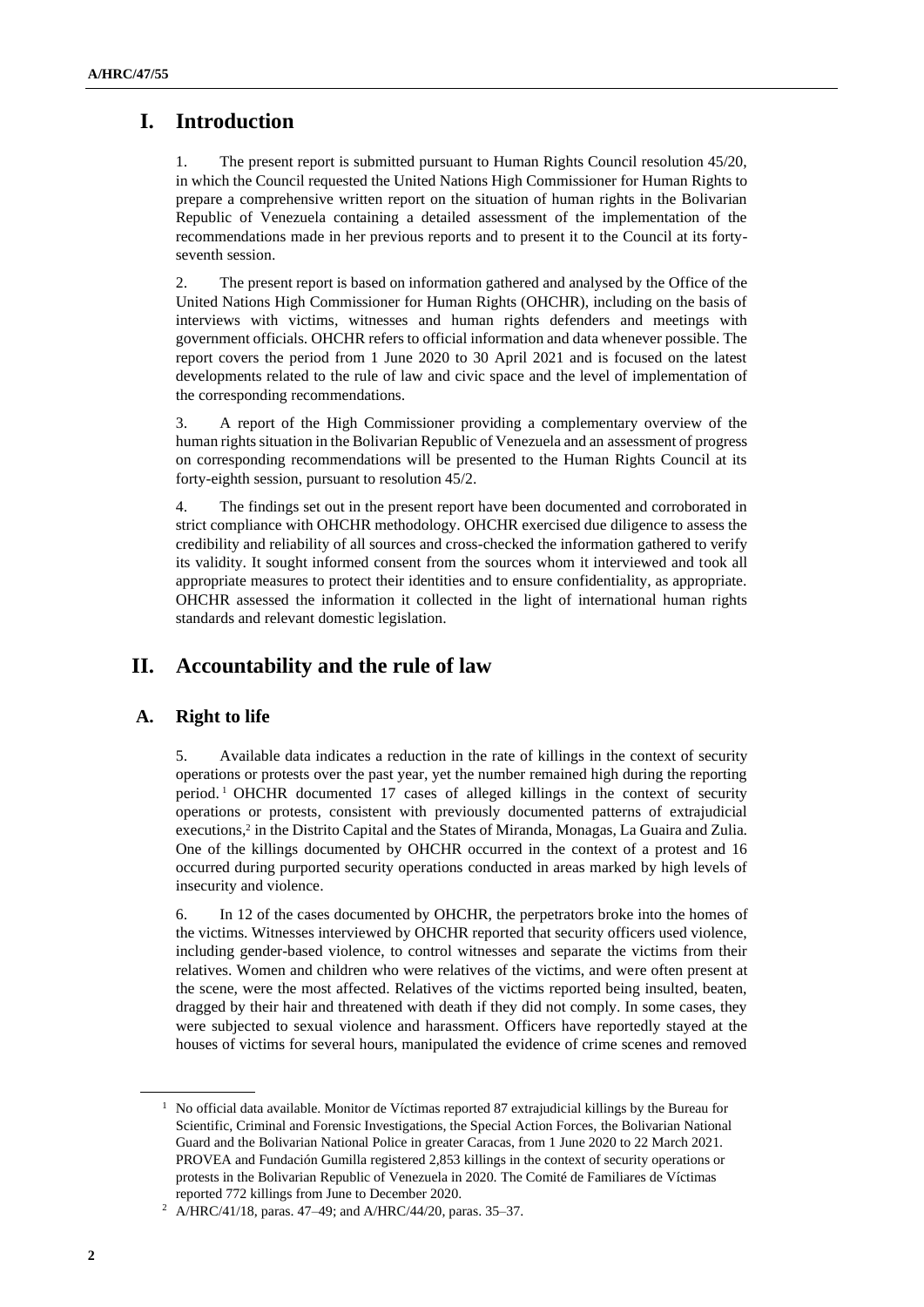the bodies of victims. In at least seven cases, the perpetrators also reportedly robbed the victims' homes or workplaces.

7. Almost every victim killed in the cases documented by OHCHR were young men and boys from low-income families in marginalized neighbourhoods. The events continue to have severe effects in communities, as they instilled fear in the population, generated mistrust in law enforcement, further marginalized poor communities and caused displacement.

8. In response to the increase in gang-related violence, as many as 650 police officers from various units of the Bolivarian National Police, including the Special Action Forces and the Directorate of Criminal Investigations, were deployed to La Vega parish in Caracas between 6 and 9 January 2021. 3 It is known to have been the largest security operation conducted during the reporting period. In the course of the operation, at least 14 young men were reportedly killed by police force members, including at least 2 teenage boys. As in previous security operations, some of the deaths were reportedly caused by the targeted use of lethal force by the police. Some victims reportedly suffered one or two gunshot wounds to the chest, abdomen or head, vital areas of probable fatality. Others reportedly succumbed from injuries caused by "stray" bullets fired during clashes with armed gangs. No police officers were reported to have been injured or killed, raising questions regarding the proportionality of the force employed. OHCHR welcomes the fact that an investigation was initiated by the Office of the Attorney General. No arrests had been made at the time of drafting the present report.

9. Clashes between the National Bolivarian Armed Forces and alleged dissident factions of the Fuerzas Armadas Revolucionarias de Colombia-Ejército del Pueblo intensified in Apure State, as at 21 March. Deadly confrontations were continuing at the time of preparation of the present report. Non-State armed groups reportedly used landmines. On 25 March, five persons, four of whom were members of the same family, were allegedly detained by the Special Action Forces in the village of La Victoria and found dead hours later. Sources claimed that the deceased were not linked to armed groups and that the crime scene had been manipulated. The Attorney General designated a special commission to investigate human rights violations in Apure State.

10. Most of the killings documented by OHCHR during the reporting period were attributed to members of the Special Action Forces, the Bureau for Scientific, Criminal and Forensic Investigations and the Directorate of Criminal Investigations of the Bolivarian National Police. Marking a shift from previous periods, the preliminary findings of OHCHR indicate fewer allegations of extrajudicial killings attributed to the Special Action Forces since September 2020, but more attributed to other forces, including state and municipal police forces, the Directorate of Criminal Investigations and the Bureau for Scientific, Criminal and Forensic Investigations. Many of the alleged violations would have taken place during joint security operations.

11. Those patterns underscore the need for a comprehensive reform of the State's security policies and institutions to prevent further violations of the rights to life and integrity of the person. On 13 April 2021, the President of the Bolivarian Republic of Venezuela, Nicolás Maduro Moros, ordered the reform of the Bolivarian National Police within six months, created a special commission for that purpose and designated human rights as a guiding principle of the reform. The reform represents an opportunity to implement previously recommended actions, such as restoring the civilian nature of police forces, vetting members

<sup>3</sup> See Bolivarian National Police, "#Importante Más de 650 funcionarios de diversos servicios de la #PNB se encuentran desplegados en la parroquia La Vega con el propósito de garantizar la seguridad y la tranquilidad de los habitantes de esta zona", 8 January 2021. Available from [www.facebook.com/permalink.php?story\\_fbid=1357999437878806&id=231509720527789;](http://www.facebook.com/permalink.php?story_fbid=1357999437878806&id=231509720527789) and Special Action Forces (@faespnb), "Nuestra #FAES y demás servicios de nuestro #CPNB continuan dando la batalla contra los grupos delictivos que pretenden acabar con la paz en la parroquia La Vega de #Caracas. Estamos obligados a garantizar la tranquilidad de sus habitantes ¡VENCEREMOS!", 10 January 2021. Available from www.instagram.com/p/CJ17RMtDRiX.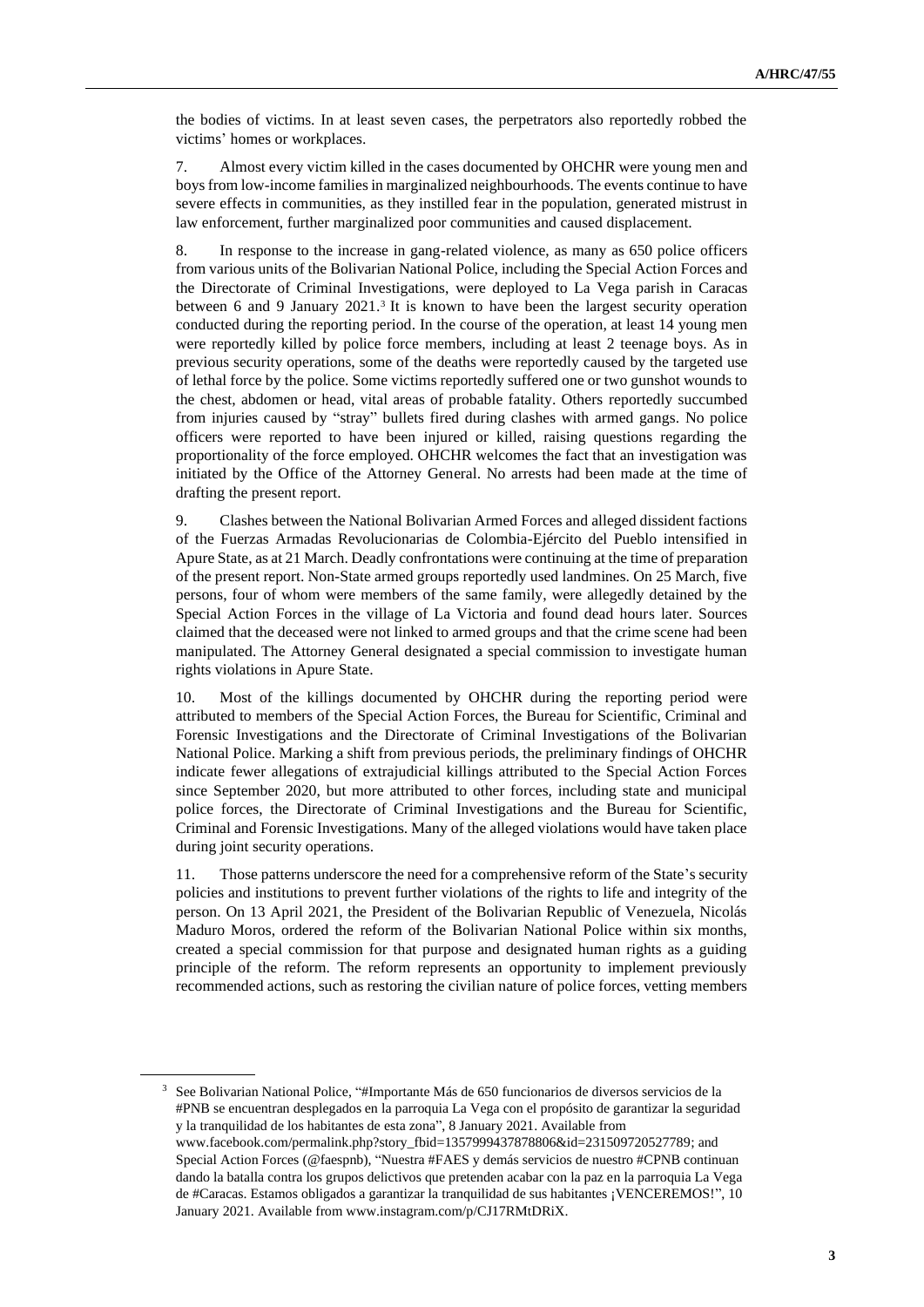of the security forces and strengthening oversight and accountability. <sup>4</sup> OHCHR remains available to provide technical assistance and encourages an inclusive process.

12. Throughout the reporting period, the Government continued to implement training programmes for security forces on the use of force and human rights standards.<sup>5</sup> OHCHR is providing technical assistance on four protocols, including on the Protocol on Action of the Public Order Directorate of the Bolivarian National Police, which has been amended accordingly.

## **B. Right to physical and moral integrity**

#### **1. Torture and ill-treatment**

13. OHCHR continued to receive credible allegations of torture or cruel, inhuman or degrading treatment or punishment. OHCHR received some accounts of beatings, electric shocks, sexual violence and threats of rape.<sup>6</sup> OHCHR is not aware of any actions taken by the National Commission against Torture between 1 June 2020 and 30 April 2021.

14. Previously identified patterns of enforced disappearance and incommunicado detention persisted.<sup>7</sup> In nine cases documented by OHCHR, individuals were subjected to enforced disappearance, during which they were held incommunicado and the authorities would not disclose their whereabouts to lawyers or relatives. Such practices place detainees at a heightened risk of ill-treatment.

15. The duration of the enforced disappearances documented by OHCHR ranged from between a few hours to several months. For example, Antonio Sequea Torres was arrested on 4 May 2020 and held in detention in Caracas by the Bolivarian National Intelligence Service. On 27 December 2020, Mr. Sequea's relatives were informed that he was no longer at Bolivarian National Intelligence Service premises. As at 1 May 2021, the authorities reported having engaged with the Working Group on Enforced or Involuntary Disappearances on this case, without officially disclosing information about Mr. Sequea's whereabouts to his relatives and lawyers, despite several requests. The whereabouts of others whose cases were considered by the Working Group, including Lieutenant Colonel Juan Antonio Hurtado Campos (since September 2018) and Hugo Enrique Marino Salas (since April 2019), remain unknown.

16. The dynamics and practices previously observed by OHCHR<sup>8</sup> continue to raise concerns. After having denounced instances of torture or ill-treatment before the courts, detainees were returned to the custody of those allegedly responsible for the reported illtreatment. In some cases, the alleged perpetrators would have been called to testify against the victims in the criminal processes against them. OHCHR continued to receive allegations of such cases, with no precautionary measures taken by judges or prosecutors to protect the alleged victims or address related due process concerns. While article 33 of the Special Law to Prevent and Punish Torture and Other Inhuman or Degrading Treatment imposes criminal and administrative penalties for the introduction of statements or confessions obtained through torture or ill-treatment as evidence, OHCHR is not aware of any cases in which that provision has been applied.

17. For instance, a man arrested by the Directorate General of Military Counterintelligence reported before a judge that he had been tortured and pressured into confessing. He was allegedly told that three relatives, who had also been arrested, would be released if he cooperated with the investigation. He remains in the custody of his alleged torturers, with no precautionary measures granted.

<sup>4</sup> See A/HRC/41/18; and A/HRC/44/20.

<sup>5</sup> Government response to OHCHR questionnaire.

<sup>6</sup> The details of those cases are consistent with previous findings of OHCHR (A/HRC/44/54, paras. 25– 27; A/HRC/44/20, para. 52; and A/HRC/41/18, paras. 42–44).

<sup>7</sup> A/HRC/44/20, para. 46; and A/HRC/44/54, para. 26.

<sup>8</sup> A/HRC/44/54, paras. 24–27.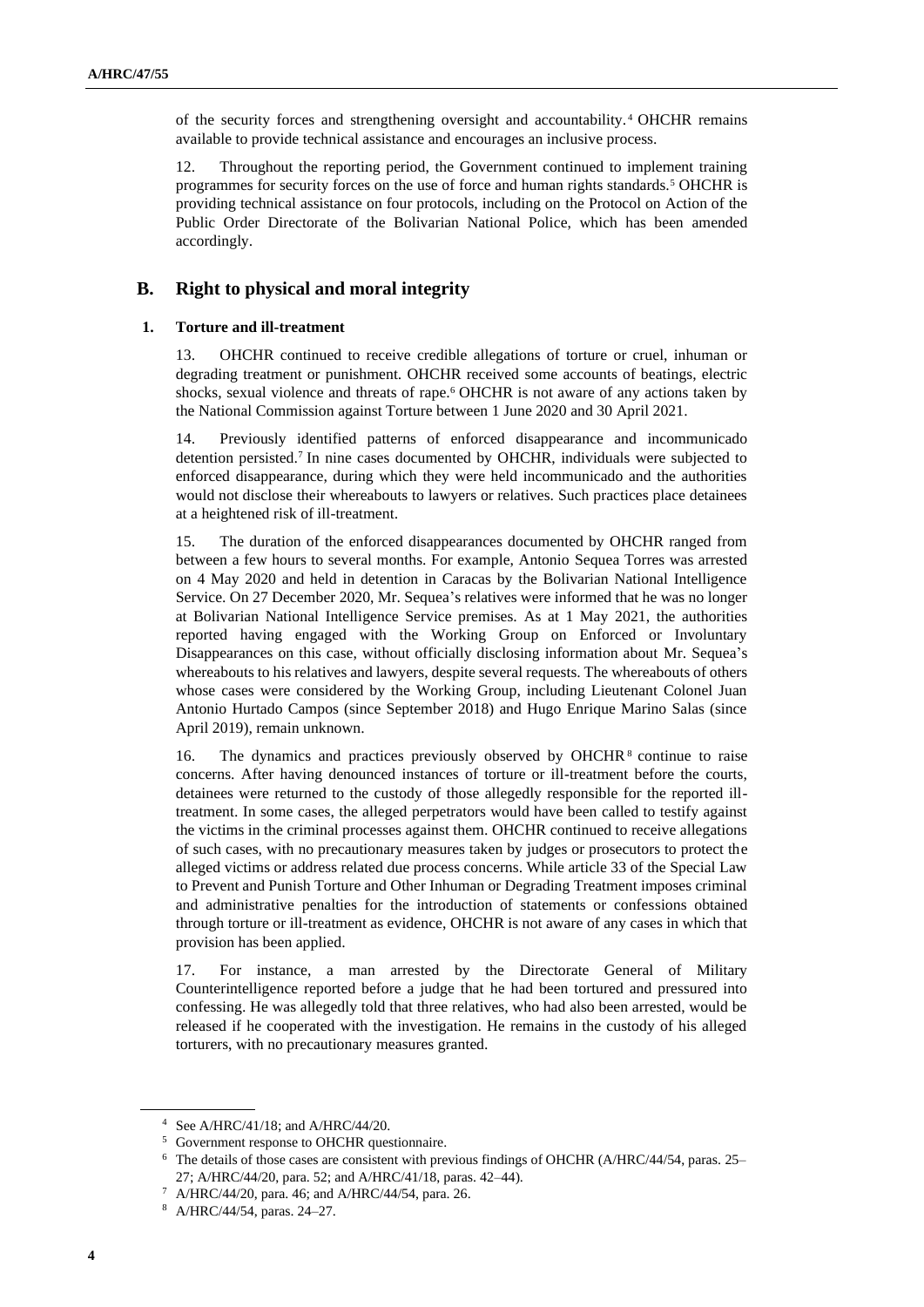18. Upon release from the Bolivarian National Intelligence Service and the Directorate General of Military Counterintelligence, detainees were reportedly made to sign documents affirming that their rights had been respected while they were in custody and agreeing not to disclose information regarding their judicial process or detention.

19. OHCHR is concerned about reports of sexual violence against female detainees in pretrial detention, given that the majority of facilities are not tailored to meet gender-specific standards and that women detainees are often guarded by men. On 13 March, an officer of the Barinas State Police killed a woman in police custody, after she reportedly refused to engage in sexual acts. OHCHR welcomes the indictment of the police officer who allegedly shot the victim and calls upon the prosecution to fully investigate the allegations of sexual violence made by other female detainees and to prosecute the police officers allegedly involved.

20. On 9 September 2020, the Supreme Court of Justice annulled the indictment against two lieutenants of the armed forces in the case concerning Rafael Acosta Arévalo,<sup>9</sup> following an appeal by the defence. In October, the Office of the Attorney General filed a new indictment against the two officers, on charges of second degree murder and torture. The qualification by the State of the death by torture of Mr. Acosta Arévalo represents a positive step in the fight against torture. Further efforts are needed to ensure the accountability of both direct perpetrators and those in the chain of command, in order to dismantle structures and practices that have facilitated torture and ill-treatment and to prevent their recurrence. Such efforts include ensuring regular, confidential access to counsel of their own choosing, conducting swift, independent and in-depth investigations into allegations of ill-treatment and adopting precautionary measures to prevent the recurrence of those acts during the investigation.

## **2. Conditions of detention**

21. OHCHR welcomes the increased access for and ongoing engagement with authorities to address recommendations related to detention, including pretrial detention.

22. Despite some efforts undertaken, the conditions of detention, including overcrowding, inadequate sanitary and hygiene facilities and the lack of access to adequate food, drinking water, treatment for diseases, meaningful activities and outdoor exercise, still fall short of meeting international standards. The already precarious conditions of detention<sup>10</sup> further deteriorated in many detention centres during the reporting period, compounded by diminished financial resources, sectoral sanctions, the lack of maintenance and measures adopted to prevent contagion in the context of the coronavirus disease (COVID-19) pandemic.

23. OHCHR welcomes the fact that it was granted increased access to centres of detention, which led to 24 visits and exchanges on tailored recommendations. The Ministry for Penitentiary Services and the justice system held dozens of court sessions at detention centres through use of ad hoc measures to expedite proceedings. Those measures are an important effort to address overcrowding in prisons by streamlining criminal proceedings and processing high volumes of cases. Further structural solutions to address the underlying causes of overcrowding, namely, persistent undue judicial delays and excessive use of pretrial detention, are needed.

24. The suspension of visits on 13 March 2020, to prevent the spread of the virus responsible for COVID-19, left persons deprived of liberty without access to their families or lawyers. Visits were resumed in September in centres under management by the Ministry for Penitentiary Services and later at military detention centres, in accordance with established biosecurity protocols. The continuation, regularity and expansion of visits is crucial to ensuring adequate conditions of detention and the right to a legal defence.

<sup>&</sup>lt;sup>9</sup> Rafael Acosta Arévalo died in custody on 29 June 2019. Autopsy reports revealed that he had suffered multiple blows resulting in bruises, wounds, burns, 15 broken ribs and fractures to his nose and right foot.

<sup>10</sup> A/HRC/41/18, para. 45; and A/HRC/44/20, paras. 54–69.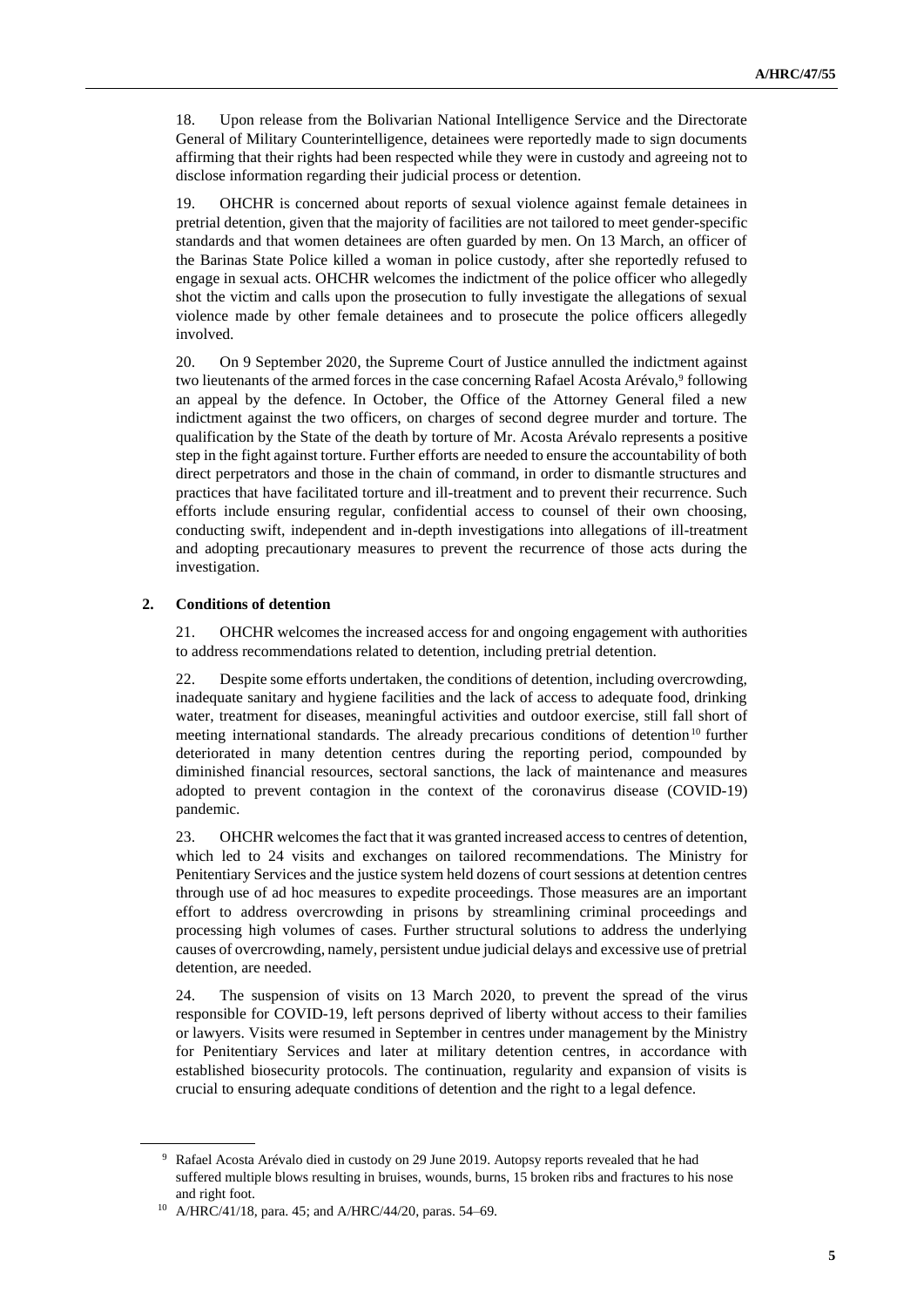25. Sources continued to report substandard and insufficient food in detention centres. Restrictions of family visits also had an impact on access to food for detainees, who often rely on their relatives to provide supplementary food sources to fulfil their dietary needs. While many detention centres accepted foodstuffs from relatives, sources denounced irregularities in the delivery of food to detainees. That situation exacerbated reported malnutrition in detention.

26. OHCHR is concerned about the deaths in custody, mainly due to a high incidence of tuberculosis, malnutrition and other illnesses among prisoners. <sup>11</sup> While the Ministry for Penitentiary Services made efforts to provide access to health care in detention centres, access to follow-up treatment or specialized care was sometimes delayed or denied. Salvador Franco, an indigenous Pemon man who had been held in detention since December 2019, died at the El Rodeo II penitentiary in Miranda State in January 2021. According to information received by OHCHR, Mr. Franco had requested medical attention repeatedly. On 21 November 2020, the court had ordered his transfer to a medical facility, but the transfer took place only on the afternoon of 2 January 2021. By then, he was already in critical condition. He was transferred back to prison that evening and died of tuberculosis a few hours later. Several days later, 12 other Pemon people who were accused in the same case as Mr. Franco were released on bail; 15 others remain in detention.

27. According to the Attorney General, there were 22,759 persons in pretrial detention in December 2020.<sup>12</sup> The situation of detainees in police detention continued to be of particular concern. Severe overcrowding, inadequate infrastructure, lack of sanitation, limited access to water, lack of medical attention and sexual violence against women were reported. The majority of pretrial detention centres reportedly do not provide food to detainees, leaving relatives or charities as the sole providers of food. OHCHR notes that neither the police nor investigative bodies have the statutory mandate to hold detainees in custody beyond the 48 hour limit.<sup>13</sup> In the case of the Bureau for Scientific, Criminal and Forensic Investigations, the law expressly prohibits holding detainees in their facilities.<sup>14</sup> However, detainees can effectively remain in pretrial detention centres for months or years, awaiting their presentation and trial before the courts. OHCHR is currently providing technical assistance to identify appropriate measures to address these concerns.

28. During the reporting period, some measures were taken to address concerns in detention centres managed by intelligence services, including the resumption of contact with relatives, the facilitation of religious services and transfers to medical examinations for some detainees. A significant reform, which is in line with previous OHCHR recommendations, has been the decision to no longer have the intelligence services operate detention facilities. In accordance with a decree published on 17 May 2021, the Directorate General of Military Counterintelligence and the Bolivarian National Intelligence Service are transferring those functions to the responsibility of the Ministry of Popular Power for the Penitentiary Service. OHCHR stresses that this reform should be implemented with transparency and encourages the authorities to continue to make efforts to improve the general conditions of detention and to continue to release detainees as appropriate.

## **C. Rights to liberty and to a fair trial**

29. OHCHR monitoring identified violations of defendants' rights to liberty, to trial without undue delay, to a fair trial and to legal counsel. In at least 12 cases documented by OHCHR, individuals were arrested without presenting an arrest warrant and in the absence of flagrancy. OHCHR also observed the routine use of pretrial detention, without due consideration of alternative measures to detention even in the context of the COVID-19 pandemic.

<sup>&</sup>lt;sup>11</sup> The Venezuelan Prison Observatory registered 320 deaths of prisoners during the reporting period, 226 of which were due to illness.

<sup>&</sup>lt;sup>12</sup> Statement by the Attorney General of 25 February 2021.

<sup>13</sup> Organic Code of Corrections, arts. 19–20; and Code of Criminal Procedure, arts. 236–241.

<sup>&</sup>lt;sup>14</sup> Organic Law of the investigative police service, the Bureau for Scientific, Criminal and Forensic Investigations and the National Institute of Forensic Medicine and Sciences, art. 53.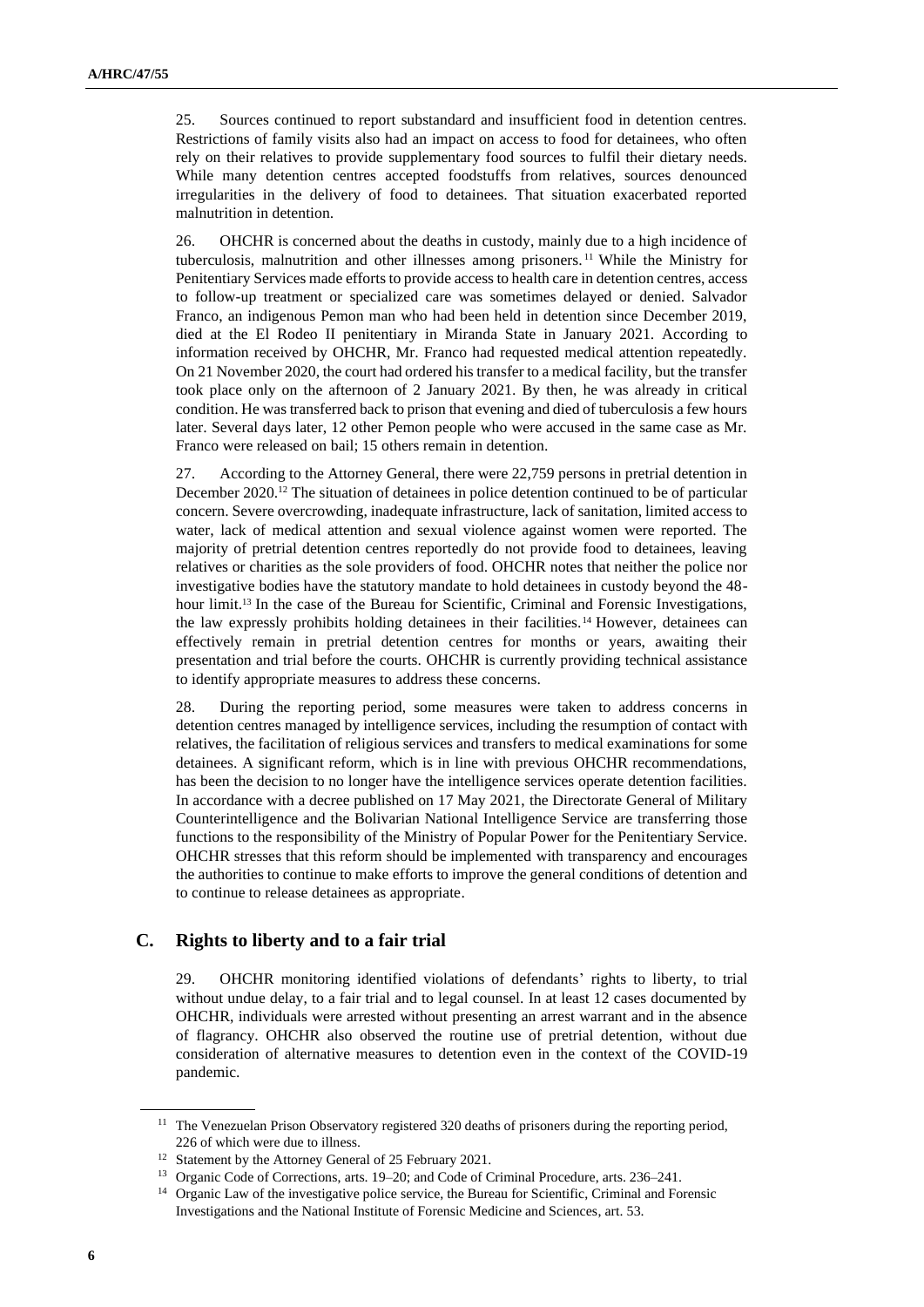30. Of the cases followed by OHCHR during the reporting period, civilian and military jurisdictions granted 4 individuals release on humanitarian grounds, 3 individuals conditional release and 14 individuals house arrest. Six individuals were released after being found not guilty, two after the charges against them were lifted and four after serving their sentence. The use of alternative measures to detention is significant for ensuring access to appropriate medical assistance and upholding due process. When investigations do not raise reasonable evidence substantiating the grounds for arrest, the charges should be dismissed.

31. OHCHR notes the positive steps taken, with the liberation of dozens of detainees during the reporting period. On 31 August, the President pardoned 110 individuals facing criminal charges. The measure terminated criminal proceedings against 23 members of the National Assembly and ordered the release of four parliamentarians, as well as other political leaders, activists and journalists, who had been imprisoned.

32. OHCHR welcomes the official responses and measures taken by the Government in response to some communications from special procedure mandate holders, as well as the cooperation for the conduct of a country visit by the Special Rapporteur on the negative impact of unilateral coercive measures on the enjoyment of human rights. During the reporting period, four persons whom the Working Group on Arbitrary Detention had found to have been arbitrarily detained were released, and one was granted house arrest.

## **1. Right to access to a legal counsel of their own choosing**

33. Private defence lawyers faced obstacles to conducting their work and to effectively preparing a defence for their clients. Some attorneys were reportedly not notified of hearings, and others were physically prevented from gaining access to the court. Lawyers also reported difficulties in acquiring access to case files, receiving copies only minutes before the hearings or after the preliminary hearings had already taken place. The restriction of lawyers' visits in places of detention in the context of measures against COVID-19 also affected the rights to effectively access legal assistance, to communicate freely and privately with counsel and to prepare an effective defence.<sup>15</sup>

34. Defendants' right to be assisted by counsel of their own choosing was unduly restricted, in particular by anti-terrorism courts. Article 49 (1) of the Constitution of the Bolivarian Republic of Venezuela and article 127 of the Organic Code of Criminal Procedure establish the right to a legal defence. Pursuant to articles 139 to 141 of the Code, the appointment of private counsel is not subject to any particular formalities. In spite of that fact, in some high-profile cases, courts have denied the appointment of private lawyers, alleging procedural errors, and requested that additional formalities be completed. In other cases, custodial authorities reportedly prevented access to private attorneys, thereby impeding the formalization of their appointment. Judges, prosecutors and other government officials allegedly pressured some defendants to fire their private attorneys and replace them with public defenders.

35. In eight cases documented by OHCHR, public defenders were appointed against the defendants' express will, preventing access to legal counsel of their choice. For example, two foreign citizens who did not speak Spanish were represented, without understanding the proceedings, by a public defender. OHCHR continued to receive consistent reports of malpractice by public defenders, including pressuring defendants to accept charges, negligence in the performance of their duties as defence attorneys and withholding information related to the progress of the case from relatives and defendants.

## **2. Right to trial without undue delay**

36. Despite the efforts made by the authorities, the COVID-19 health crisis aggravated pre-existing delays in judicial processes. On 16 March 2020, the Supreme Court of Justice adopted a resolution freezing procedural time limits and suspending hearings across the judicial system, with the exception of the Constitutional and Electoral Chambers of the

<sup>&</sup>lt;sup>15</sup> Article 14 (3) (b) of the International Covenant on Civil and Political Rights; principle 18 of the Body of Principles for the Protection of All Persons under Any Form of Detention or Imprisonment of 1988.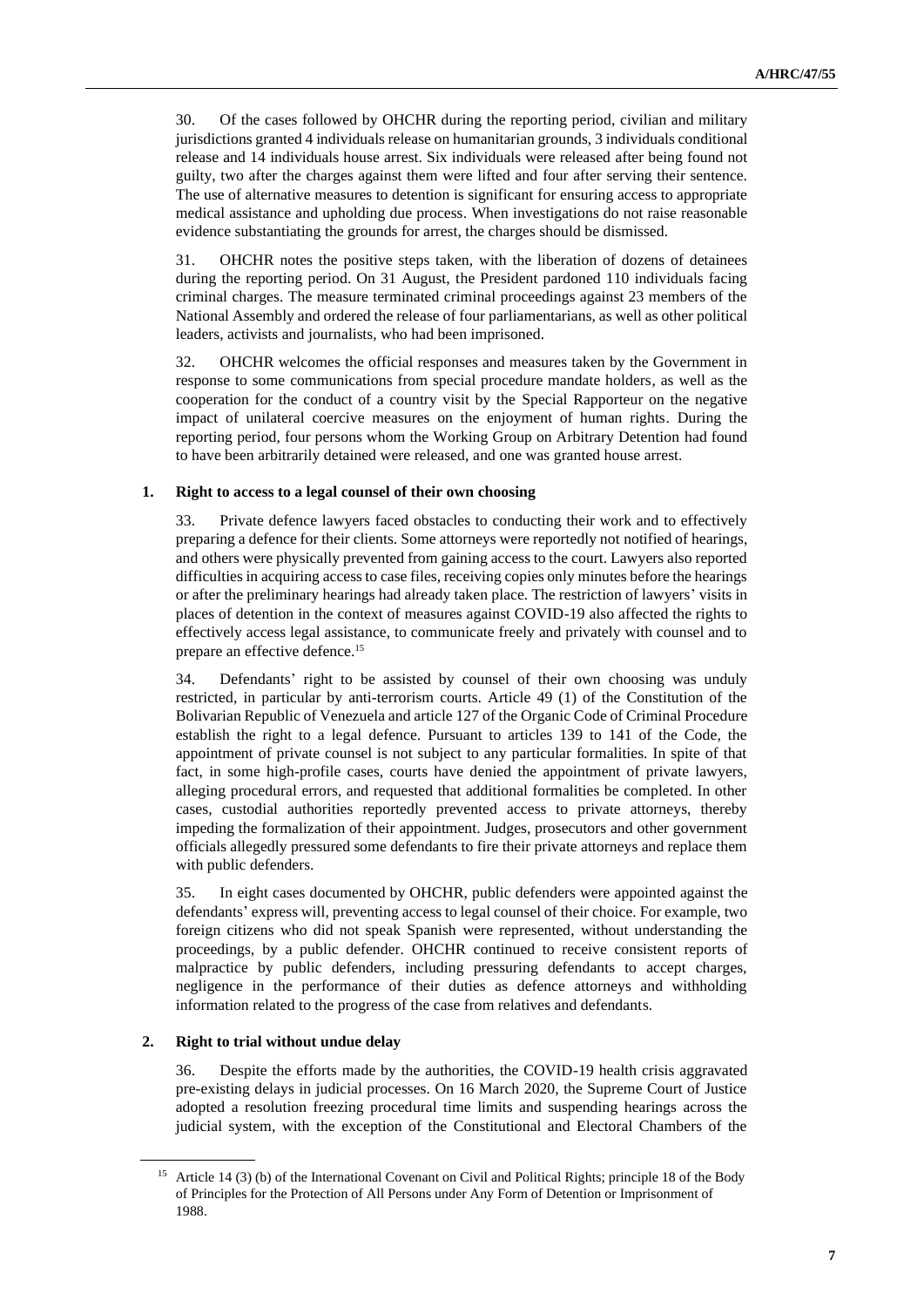Supreme Court and urgent matters before the criminal jurisdiction.<sup>16</sup> That measure was extended until 1 October, when the Supreme Court ordered Venezuelan courts to resume hearings on "flexible" weeks.<sup>17</sup>

37. The analysis of cases of persons deprived of liberty monitored by OHCHR shows that, in the majority of cases, procedural time limits were not respected. In the most serious cases, that lead to prolonged periods of arbitrary detention. For instance, trade unionist Rodney Alvarez was arrested in June 2011 and convicted for homicide 10 years later after a lengthy trial and a decade of detention. <sup>18</sup> OHCHR also received credible allegations regarding demands for work supplies and bribes made by judges, prosecutors and public defenders of defendants and their relatives in order to expedite trials. OHCHR recognizes the efforts taken by the military justice system to accelerate the conduct of trials pending in cases monitored by the Office.

#### **3. Right to an independent court and a fair trial**

38. Structural challenges previously identified by OHCHR continued to undermine the independence of the judiciary, the Office of the Attorney General and the Office of the Public Defender.<sup>19</sup> According to information available to OHCHR, limited progress had been made towards the implementation of the recommendations issued in that regard by OHCHR,<sup>20</sup> United Nations treaty bodies and special procedures<sup>21</sup> and in the context of the universal periodic review.<sup>22</sup>

39. International human rights law provides that, in criminal processes, everyone is entitled to a fair and public hearing by a competent, independent and impartial tribunal established by law. However, court hearings before the terrorism and military jurisdictions were held privately, which generated a perception of secrecy and lack of independence. OHCHR continues to request access to observe trials.

40. In December 2020, the Supreme Court of Justice issued a ruling that could reopen the door to the trial of civilians by the military, establishing that "the civilian status of a detainee obliges the Military Control Courts to carry out an ex officio preliminary and reasoned analysis of the limits of their jurisdiction". <sup>23</sup> The decision duly recognized that the rights of the defendants had been violated in this specific case, but the criteria provided would allow for more discretion than prescribed by applicable standards. Indeed, trials of civilians by military or special courts should be conducted strictly on an exceptional basis.<sup>24</sup>

41. The right to a fair trial is closely linked to the right not to be compelled to testify against oneself or to confess guilt.<sup>25</sup> OHCHR is concerned that a number of plea bargains and admissions of guilt may be the result of pressures, including prolonged periods of pretrial detention, poor conditions of detention, ill-treatment and inadequate legal assistance. In some cases, videos of the alleged confessions of detainees were publicly released even before being

<sup>16</sup> Supreme Court resolution No. 001-202029.

<sup>&</sup>lt;sup>17</sup> In response to the COVID-19 pandemic, the Government established a system of alternating "flexible" weeks, on which greater freedom of movement is permitted, and "strict" quarantine weeks.

<sup>&</sup>lt;sup>18</sup> International Labour Organization commission of inquiry report on the Bolivarian Republic of Venezuela (October 2019) had recommended his release citing a very serious breach of due process and a serious violation of the freedom of association. Available from www.ilo.org/wcmsp5/groups/public/---ed\_norm/-- relconf/documents/meetingdocument/wcms\_724400.pdf. Reply of the Government on 18 March 2021, available from www.ilo.org/wcmsp5/groups/public/---ed\_norm/---

relconf/documents/meetingdocument/wcms\_773043.pdf. <sup>19</sup> A/HRC/44/54, paras. 6–16; and A/HRC/41/18, para. 76.

<sup>20</sup> A/HRC/44/54; and A/HRC/41/18.

<sup>&</sup>lt;sup>21</sup> See, for example, CAT/C/VEN/CO/3-4; A/HRC/WGAD/2019/13; A/HRC/WGAD/2019/39; and A/HRC/WGAD/2019/75. See also VEN 4/2017; VEN 6/2018; VEN 4/2018; and VEN 1/2020. Available from https://spcommreports.ohchr.org/Tmsearch/TMDocuments.

<sup>&</sup>lt;sup>22</sup> See A/HRC/34/6.

<sup>23</sup> Ruling No. 246 of the Supreme Court of 14 December 2020.

<sup>24</sup> Human Rights Committee, general comment No. 32 (2007), para. 22.

<sup>&</sup>lt;sup>25</sup> International Covenant on Civil and Political Rights, art. 14 (g).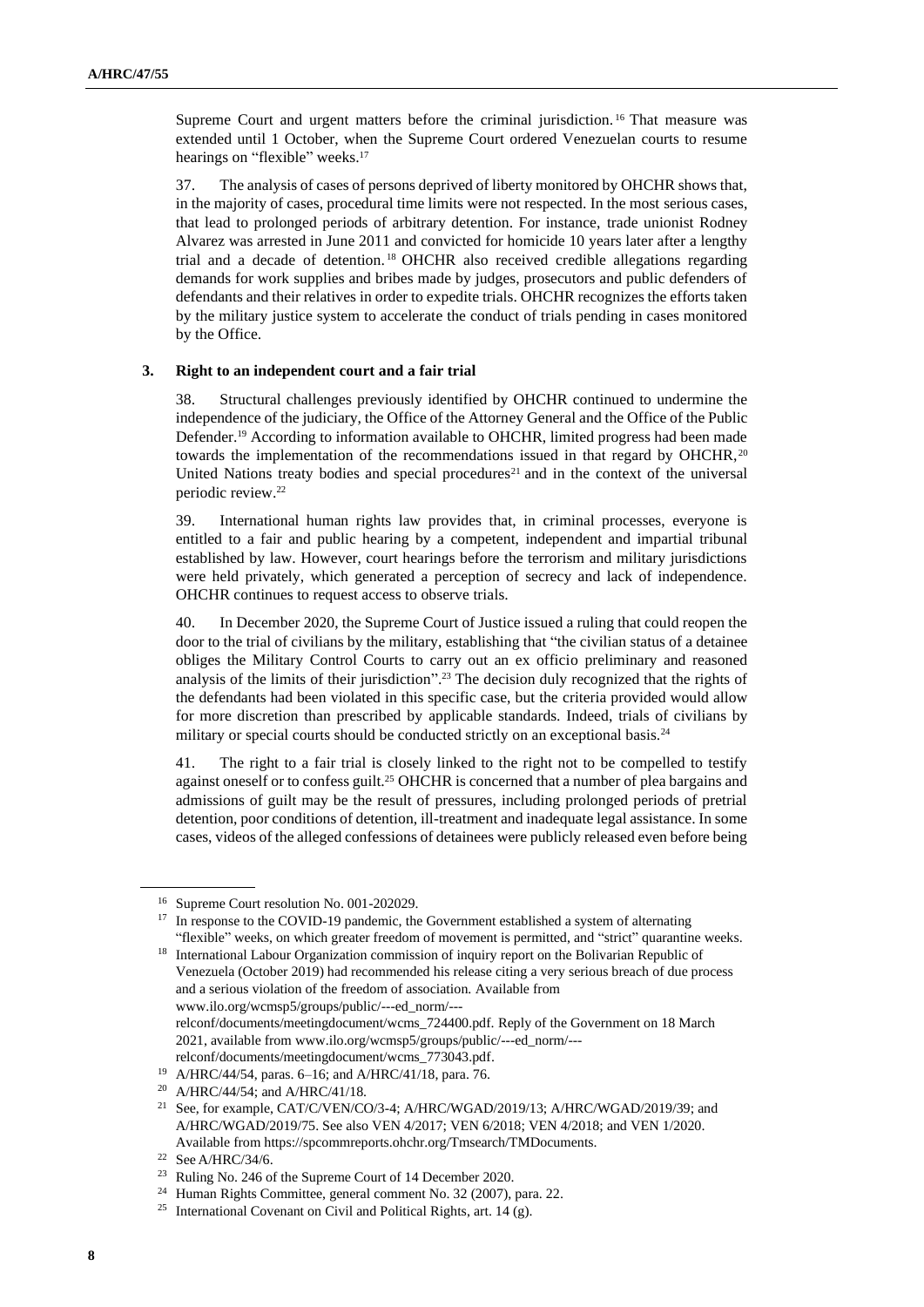presented before the court, raising both protection concerns and concerns related to the rights to presumption of innocence and to a fair trial.

# **D. Access to justice and adequate reparations**

42. OHCHR acknowledges the steps taken by the Office of the Attorney General to investigate human rights violations committed by members of the security forces. According to the Office of the Attorney General, between August 2017 and April 2021, 716 security officers and 40 civilians were charged with serious human rights violations, and 153 were convicted.<sup>26</sup> On 1 May 2021, it was announced that 12 Bolivarian National Guard officers had been indicted for the homicide of Juan Pablo Pernalete, allegedly killed as a result of the impact of a tear gas canister during a protest in 2017.

43. OHCHR stresses the need to strengthen judicial action to ensure accountability for serious human rights violations. Of all cases of killings in the context of security operations or protests documented by OHCHR, only one has led to a judgment to date. In that case, the alleged perpetrators were acquitted.

44. The Office of the Attorney General continues to depend on the forensic work of the Bureau for Scientific, Criminal and Forensic Investigations, which raises an issue as to the independence of the investigations in cases of violations committed by members of the security forces, given that it is also part of the Ministry of the Interior, Peace and Justice. Given the scale of the issue, further action is required to ensure prompt, thorough and independent investigations and the realization of victims' rights to truth, justice, reparation and guarantees of non-repetition.

45. OHCHR welcomes the creation of a specialized Victim Assistance Office for the Protection of Human Rights within the Office of the Attorney General in December 2020. The new Office is entrusted with providing information and comprehensive assistance to victims and is staffed by a team of six legal, social work and mental health professionals.<sup>27</sup> OHCHR notes the creation, in March 2021, of a specialized prosecutor's office for handling cases of femicide and sexual offences.

46. More must be done to ensure access to justice, however, given that victims continue to face significant barriers, including fear of reprisals and lack of financial resources and access to petrol to attend hearings or meetings with the prosecution. Some also report being mistreated by investigative institutions, including through intimidation or use of derogatory language or by questioning the victims' statements or mental health.

# **III. Democratic and civic space**

47. OHCHR continued to document restrictions to fundamental freedoms limiting the civic and democratic space. The work of civil society organizations and the media was impeded through regulatory and administrative restrictions, with some members thereof facing criminal prosecution related to their work.

48. OHCHR recorded 97 incidents related to human rights defenders, including journalists, union leaders, human rights activists and civil society organizations. They included 2 killings, 6 acts of violence, 62 instances of criminalization, 17 accounts of threats and intimidation and 10 cases of stigmatization. At least 16 members of the opposition were arrested; most were released shortly thereafter. OHCHR welcomes the release of dozens of civil society actors and members of the opposition from detention during the reporting period, but it notes the limited progress made in protecting human rights defenders and members of the media, investigating human rights violations committed against them and ensuring the right to participate in political affairs, as previously recommended. OHCHR supports recent efforts made to establish a direct dialogue between the authorities and civil society and

<sup>26</sup> Statement by the Attorney General of 1 May 2021.

<sup>&</sup>lt;sup>27</sup> Office of the Attorney General, resolution No. 1803 of 30 December 2020.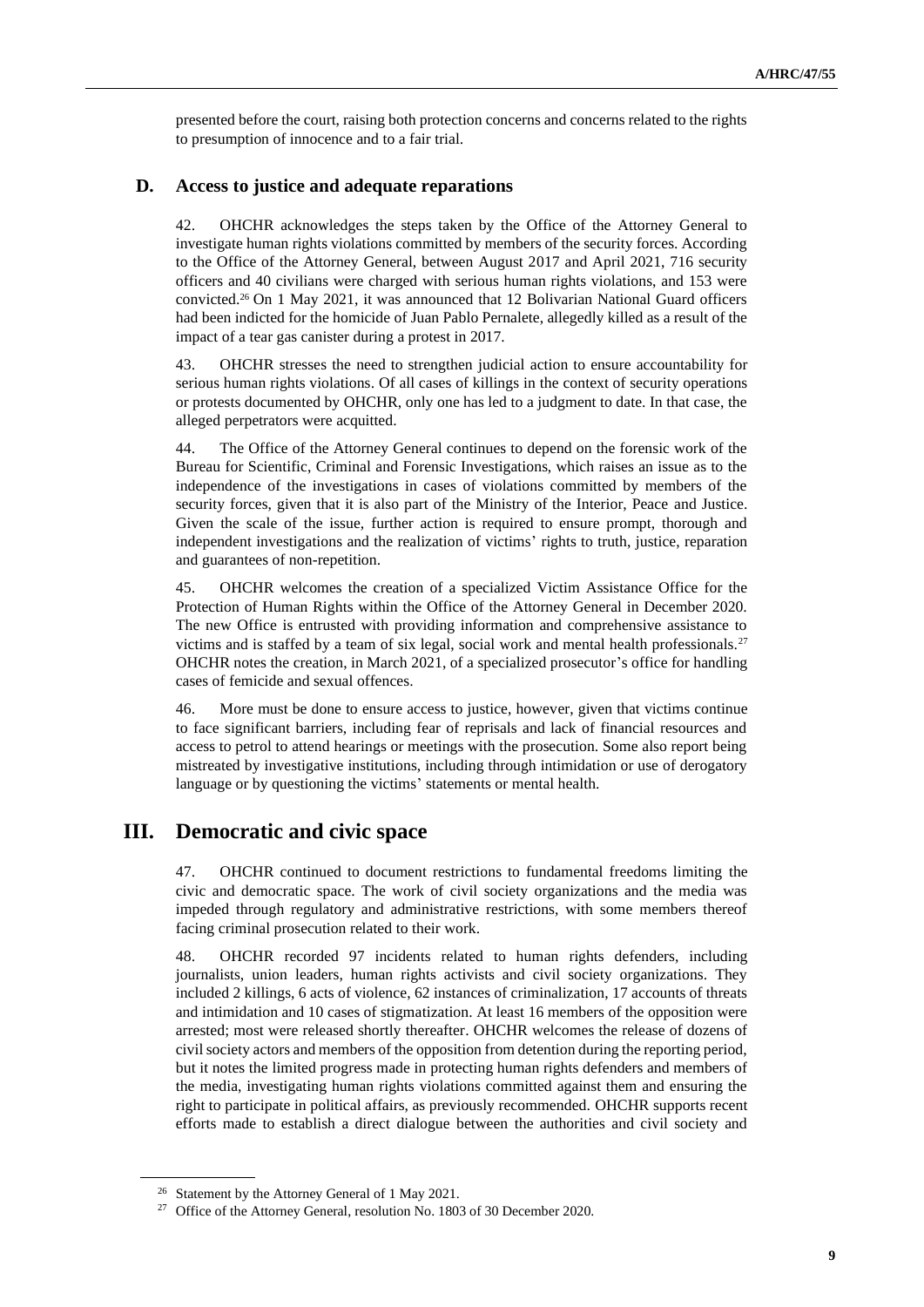encourages the strengthening of confidence-building measures and inclusive decisionmaking.

# **A. Right to take part in public affairs**

49. The reporting period was marked by the electoral process for representatives to the National Assembly, which commenced on 6 December 2020. Between June and September 2020, the Supreme Court of Justice issued several decisions,<sup>28</sup> leading to the replacement of the leadership of six opposition parties. On 12 June, the Supreme Court also appointed a new board of directors to the National Electoral Council<sup>29</sup> to lead the legislative electoral process, as had been done in previous electoral processes, arguing that the National Assembly had failed to fulfil its duty to do so.

50. On 30 June, the National Electoral Council also introduced new regulations for the election of indigenous representatives to the National Assembly.<sup>30</sup> The changes reduced the proportion of seats held by indigenous peoples in the legislative body<sup>31</sup> and replaced the direct vote with an indirect vote, raising concerns about the presence of sufficient guarantees to ensure the free and meaningful participation of indigenous peoples in the electoral process.<sup>32</sup> While meetings were held with some indigenous organizations to validate the regulations, wide and inclusive consultations, which are essential in accordance with applicable standards, were not held.<sup>33</sup> In protest, three of six indigenous organizations approved by the Council to participate in the process opted not to do so.

51. OHCHR received reports of voter inducement both prior to the commencement of and during the electoral process. Public authorities at the national and local levels made statements either promising social benefits or threatening to withdraw voters' access to social assistance, including food baskets and cash subsidies. Employees of State-owned companies and institutions were also reportedly threatened with dismissal if they did not vote.

52. The parliamentary electoral process began on 6 December, with a separate vote for the three indigenous representatives held on 9 December.<sup>34</sup> While a large presence of security forces and control points known as *puntos rojos*<sup>35</sup> were observed around voting sites, no major incidents were reported. At least 15 journalists covering the electoral process were reportedly intimidated or harassed by members of the security forces, public officials or *colectivos*<sup>36</sup> on 6 December.

<sup>28</sup> Decisions No. 71/2020 of 15 June, No. 72/2020 of 16 June, No. 77/2020 of 7 July, No. 19/2020 of 20 July, No. 127/2020 of 2 September, No. 119/2020 of 18 August and No. 122/2020 of 21 August. Available from www.tsj.gob.ve/decisiones.

<sup>&</sup>lt;sup>29</sup> The body in charge of regulating, organizing and supervising electoral processes.

<sup>30</sup> Regulation No. 200630-0024.

<sup>&</sup>lt;sup>31</sup> While new rules increased the number of members of the National Assembly from 167 to 277, the number of indigenous representatives remained at three representatives.

<sup>&</sup>lt;sup>32</sup> Under the rules, indigenous communities should have held assemblies to elect spokespeople in August and September, with the participation of delegates of the National Electoral Council. The spokespeople would then have had to exercise a collective vote on behalf of their communities on 9 December. Sources informed the Office of the United Nations High Commissioner for Human Rights (OHCHR) that a large number of communities reportedly did not hold assemblies, due to lack of information, logistic and economic barriers, restrictions owing to the coronavirus disease (COVID-19) pandemic and disagreement with the new procedures. In some communities, documents supporting the appointment of spokespeople would have to have been signed without the holding of an assembly.

<sup>&</sup>lt;sup>33</sup> Articles 5, 18 and 19 of the United Nations Declaration on the Rights of Indigenous Peoples; and Committee on the Elimination of Racial Discrimination, general recommendation No. 23 (1997), paras. 4 (a) and (d).

<sup>&</sup>lt;sup>34</sup> The ruling coalition claimed 91 per cent of the seats in the National Assembly.

<sup>&</sup>lt;sup>35</sup> Verification points of the participation of voters registered in the Patria card system, the official identification document used to manage the distribution of social assistance programmes, including food assistance and cash subsidies for households.

<sup>36</sup> Pro-government armed civilian groups.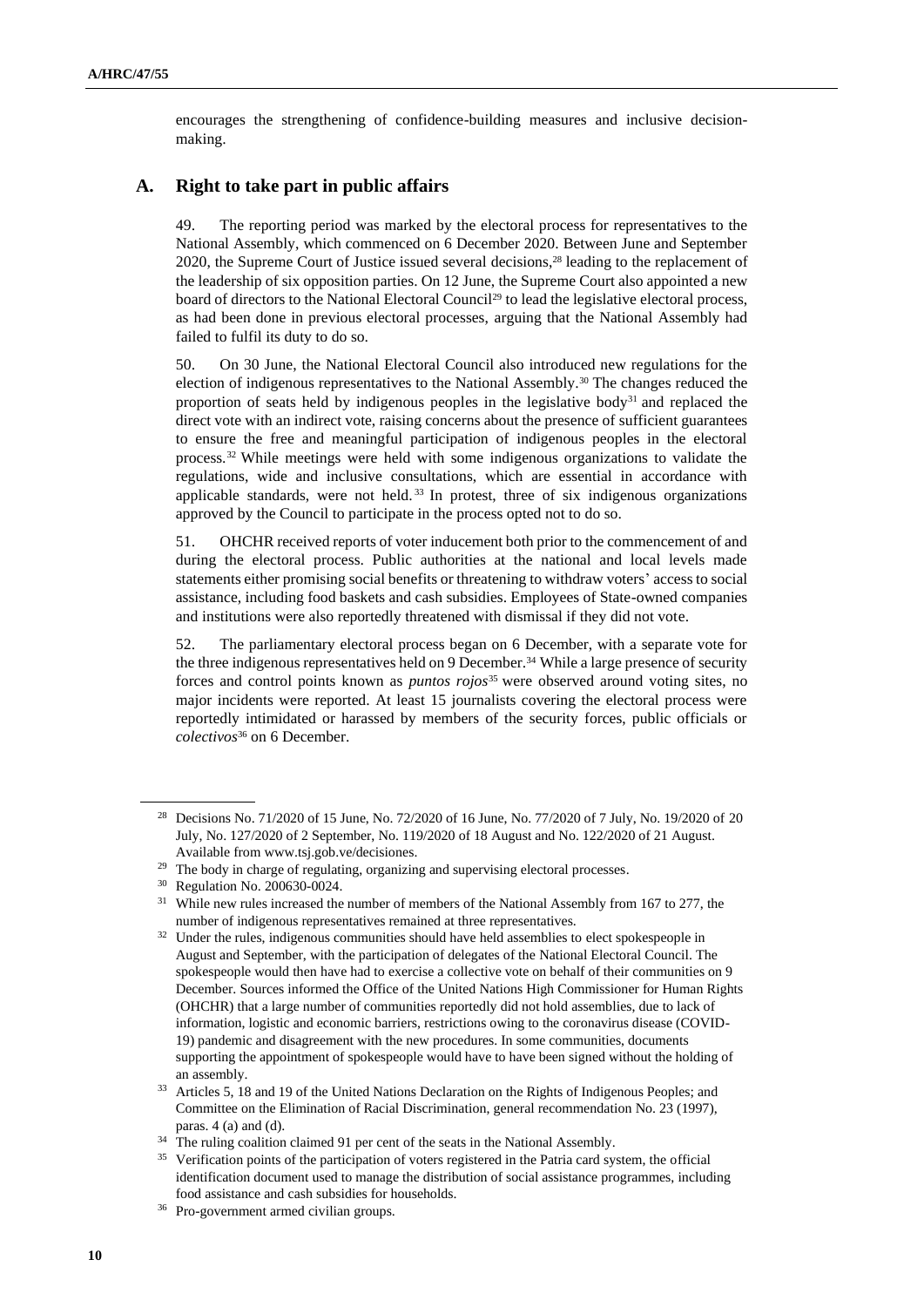53. Some opposition parties did not participate in the legislative electoral process, citing a lack of minimum guarantees to ensure a free and fair process.<sup>37</sup> Parts of the opposition instead conducted a referendum-like popular consultation from 7 to 12 December 2020. Overall, the process was peaceful. However, OHCHR received reports of threats made against and the harassment of participants by local authorities and armed *colectivos.*

54. The National Assembly elected on 6 December was inaugurated on 5 January and set up special commissions, including one aiming to promote dialogue and reconciliation and one to investigate alleged illegal activities on the part of parliamentarians elected in 2015.<sup>38</sup> On 23 February, the General Comptroller's Office disqualified 28 parliamentarians elected to the National Assembly in 2015 from holding public office for up to 15 years for allegedly failing to declare their income and assets, as is required for public office holders.

55. On 23 March, the Attorney General announced that 25 investigations had been opened against members of the opposition for the alleged seizure of Venezuelan assets abroad. The Attorney General indicated that they were under investigation for crimes of usurpation of functions, corruption, aggravated embezzlement, fraudulent use of public funds, conspiracy with foreign governments, terrorism, rebellion, trafficking in weapons of war, treason and criminal conspiracy. As of April 2021, 11 former representatives elected to the National Assembly in 2015 had been criminally charged. <sup>39</sup> Nine were later granted a presidential pardon, 1 remains detained, 1 is under house arrest and 35 have reportedly left the country or gone into hiding, citing fear of persecution.

56. On 4 May 2021, and for the first time since 2006, a new board of the National Electoral Council was appointed for a seven-year mandate by the National Assembly. Its newly appointed composition reflects a variety of affiliations.

# **B. Stigmatization and criminalization of civil society actors**

57. Officials continued to make derogatory public statements against individuals perceived as critical of the Government, including through institutional media channels and official websites. Human rights defenders, civil society representatives, independent journalists and media workers were branded as "criminals" or "terrorists". Some officials also called for their prosecution. Discrediting and defaming civil society actors infringes their fundamental rights, including the rights to non-discrimination, protection against threats to their life and personal integrity and the presumption of innocence in cases of criminalization.

58. OHCHR analysed 19 cases of human rights defenders, including local activists, journalists, unionists and members of civil society organizations, who were facing criminal prosecution during the reporting period. Based on information available to OHCHR, the accusations brought against human rights defenders were built on a weak evidentiary basis or on the criminalization of legitimate forms of civic engagement, such as protesting, organizing, expressing critical views or engaging in politics. OHCHR identified due process concerns, including search and seizure procedures and arrests carried out without warrants, the routine use of pretrial detention, non-compliance with procedural time limits, denial of access to legal defence counsel of the defendant's own choosing and failure to provide the defence with timely and full access to case files and documents.

59. The authorities contend that some civil society actors misappropriate funds and have charged them with criminal offences related to the fight against organized crime and terrorism, including "criminal conspiracy", "financing of terrorism" and "moneylaundering". The charges carry mandatory detention, preventing the possibility for the courts

<sup>37</sup> On 1 August 2020, 27 opposition parties issued a statement announcing that they would not participate in the process.

<sup>&</sup>lt;sup>38</sup> Special Commission to Investigate Actions Perpetrated against the Republic by the Leadership and Members of the National Assembly in the period 2016–2021, created by the Board of the National Assembly on 7 January 2021.

See decision of the Inter-Parliamentary Union Committee on the Human Rights of Parliamentarians at its 164th session.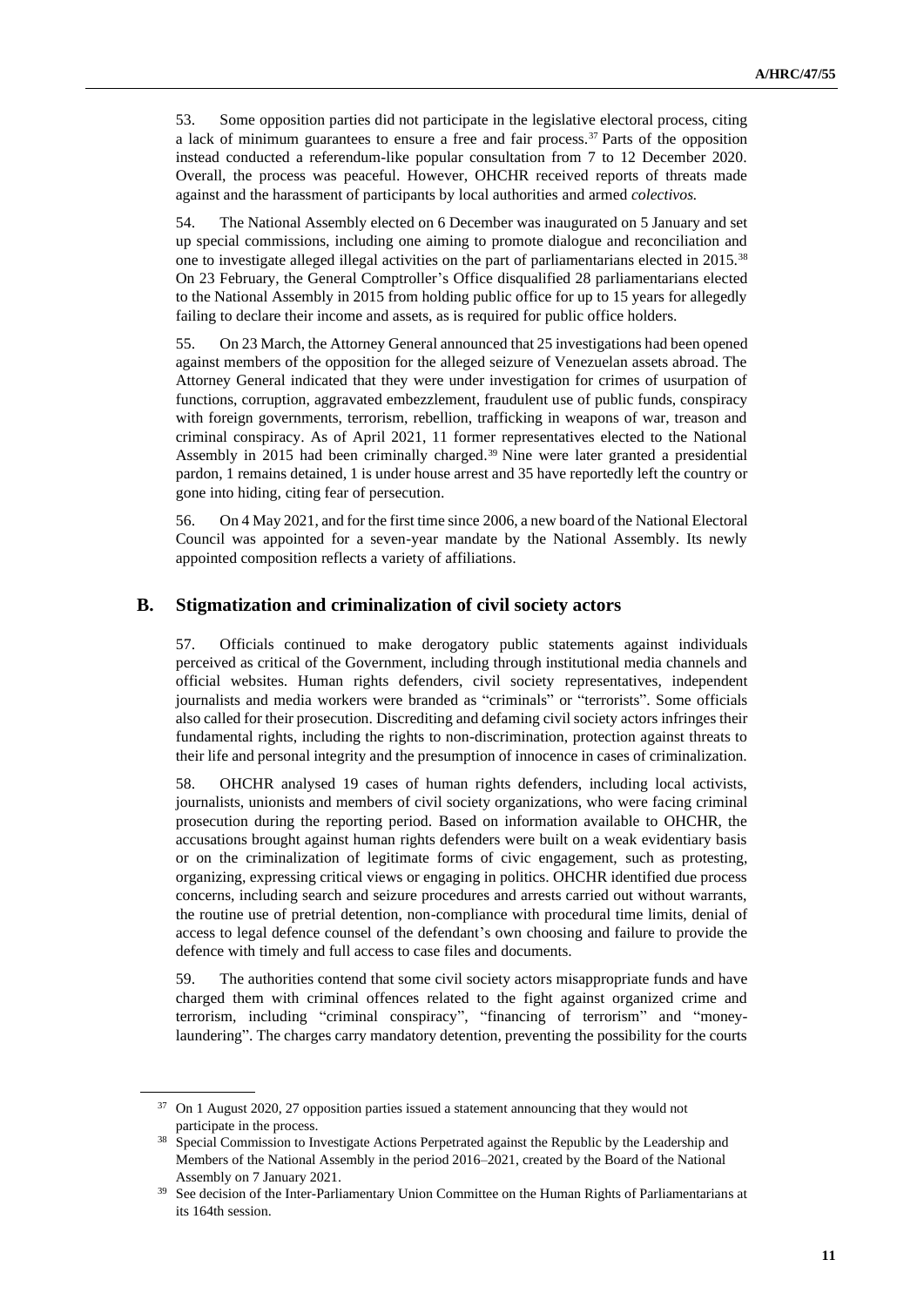to consider alternative measures. In many cases, judicial delays resulted in extended periods of pretrial detention.

60. The definition of "terrorism" contained in the Law against Organized Crime and the Financing of Terrorism of  $2012^{40}$  remains vague and continues to be interpreted as encompassing an ever-broadening category of activities, organizations and individuals. Applicable standards require a precise definition and a restricted interpretation, in compliance with the principles of legality, necessity and proportionality.<sup>41</sup> At least three union leaders, one activist and two members of the political opposition were arrested on charges of terrorism or terrorism financing.

61. At least five journalists were arrested, or threatened with arrest, on charges of "incitement to hatred" under the Constitutional Law against Hatred, for Peaceful Coexistence and Tolerance of 8 November 2017. OHCHR also documented the cases of two individuals who were charged with incitement to hatred after posting content critical of the Government on social media or a messaging application. Under the Law, the encouragement, promotion or incitement of hatred, discrimination or violence is penalized with 10 to 20 years' imprisonment. The Law also bans political parties, organizations and movements that "promote hatred", without defining the concepts of hate speech or incitement to hatred, allowing for a wide interpretative margin and limited predictability for compliance. Vague legal provisions restricting freedom of expression do not comply with article 19 (3) of the International Covenant on Civil and Political Rights.<sup>42</sup>

62. Criminal procedures against human rights defenders had multiplying effects across civil society, with organizations, journalists and human rights activists reporting that they had limited or ceased their activities due to fear of prosecution. Many reported leaving the country owing to rumours of investigations or arrest warrants against them. Others decided to exercise self-censorship. For those released from detention under conditional terms, the possibility of being rearrested remained, sometimes for years, without the charges being lifted. For instance, Braulio Jatar was arrested in 2015 and granted house arrest in September 2016 and conditional release in July 2019. The trial against him is still ongoing, with hearings to be resumed in 2021. The Working Group on Arbitrary Detention has determined that his detention was arbitrary.<sup>43</sup>

## **C. Legal and administrative developments**

63. The authorities adopted laws and regulations that affected the rights to freedom of association and assembly, instead of reinforcing their protection as previously recommended.

64. The State of La Guaira revised its State Law of Citizens' Coexistence in February 2021, reportedly penalizing behaviour that "disrupts citizens' coexistence", including participation in peaceful protests, and establishing fines of up to 20 million bolívares for participants. While there are no reports yet of the measures being enforced, OHCHR is concerned that the fines established, which amount to double the monthly minimum wage, would have a chilling effect on the exercise of the right of peaceful assembly.

65. In October 2020, the Government issued regulations requiring non-governmental organizations domiciled abroad to register for a certification allowing them to legally operate

Article 4 defines a terrorist act as an "intentional act, which, by its nature or context, may seriously damage a country or an international organization, committed with the aim of seriously intimidating a population; unduly compelling the government or an international organization to do or abstain from any act; or seriously destabilizing or destroying the fundamental political, constitutional, economic or social structures of a country or an international organization".

<sup>41</sup> A/HRC/40/52, para. 75.

<sup>&</sup>lt;sup>42</sup> See Human Rights Committee, general comment No. 34 (2011), in which the Committee noted that, under the requirement of legality, to be characterized as a "law", restrictions on freedom of expression must be formulated with sufficient precision to enable an individual to regulate his or her conduct accordingly and that a law may not confer unfettered discretion for the restriction of freedom of expression. See also VEN 9/2017. Available from

https://spcommreports.ohchr.org/Tmsearch/TMDocuments.

<sup>43</sup> See A/HRC/WGAD/2017/37.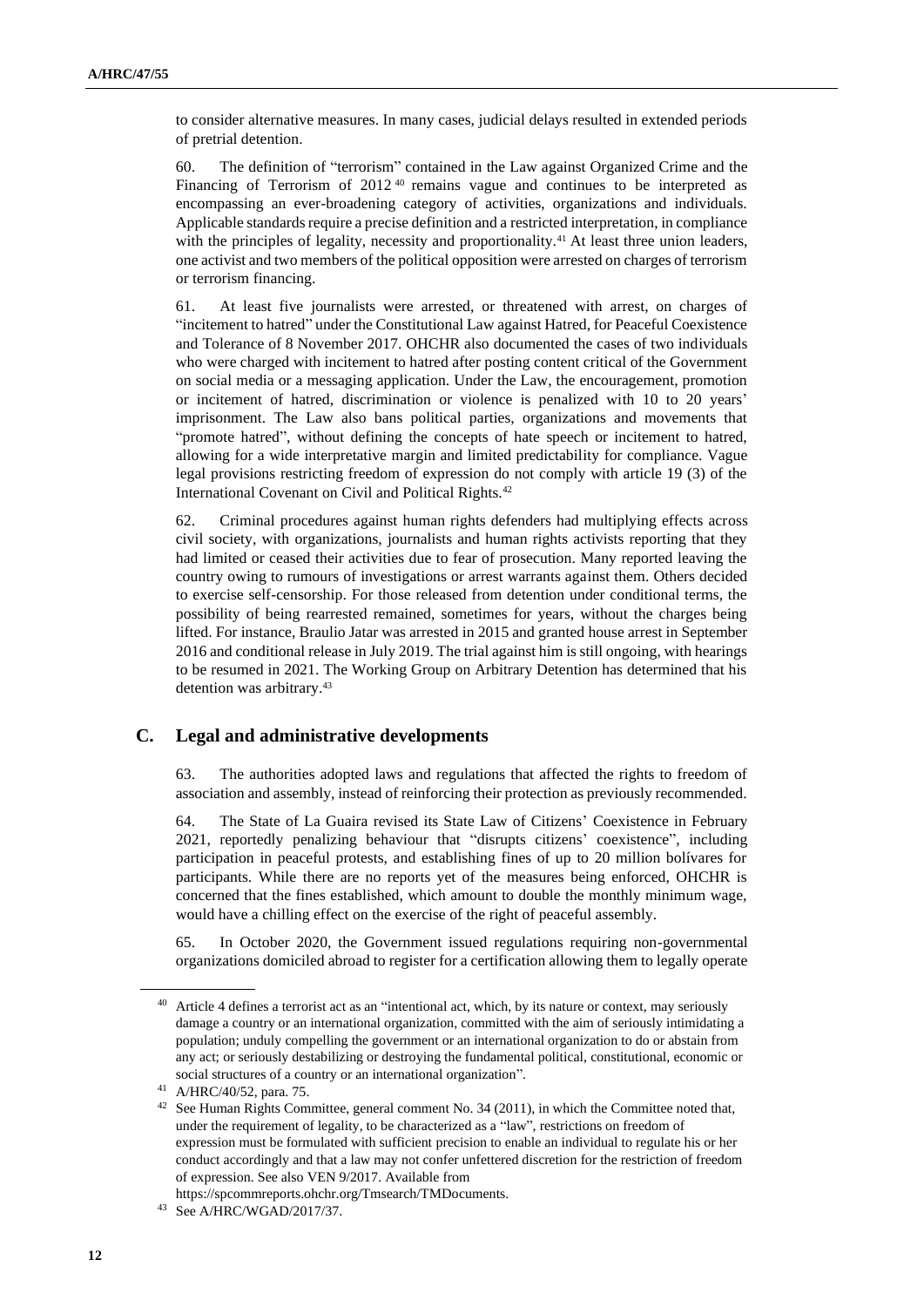in the Bolivarian Republic of Venezuela.<sup>44</sup> Registration may be denied on broadly defined grounds of needing to protect the "public order and sovereignty".

66. A series of new measures were introduced for non-governmental organizations, citing compliance with applicable standards in the fight against terrorism and corruption. On 20 November 2020, the Office of the Superintendent for the Banking Sector instructed the national banking sector to strengthen the oversight of financial operations carried out by nongovernmental organizations in order to detect operations that could be linked to criminal activities or qualify as money-laundering or financing of terrorism and proliferation of weapons of mass destruction.<sup>45</sup>

67. On 30 March 2021, the Government published new regulations for the enforcement of the Law against Organized Crime and the Financing of Terrorism,<sup>46</sup> establishing a new registry for non-governmental organizations. The new requirements and conditions were lightened in an amendment introduced on 3 May, but with four other mandatory registries for non-governmental organizations, the burden raises concerns regarding the right to freedom of association.

68. In February 2021, a bill on international cooperation was once more placed on the agenda of the National Assembly. Previous drafts of the bill that had been circulated in recent years raised a number of concerns, including in relation of transparency and clarity, that would need to be addressed. Applicable standards determine that freedom of association may only be restricted by law as strictly necessary for the protection of national security, public safety, public health or morals or human rights.<sup>47</sup>

69. The measures were introduced as some senior officials publicly qualified any receipt of foreign funding by civil society organizations and the media as being criminal activity and called for judicial action. Such provisions would curtail the ability of civil society organizations to operate in the country. Reporting obligations should not be overly burdensome or threaten the functional autonomy of organizations, or arbitrarily restrict access to domestic or foreign financial resources. Access to funding and other resources is an integral part of the right to freedom of association and the right to defend human rights.<sup>48</sup>

## **D. Fundamental freedoms**

#### **1. Freedom of association**

70. Non-governmental organizations continued to face delays and difficulties in registering in mandatory public registries, updating legal information and submitting official documentation. The additional legal and administrative controls introduced on the registration, funding and operation of non-governmental organizations compounded preexisting obstacles to their work, as highlighted in previous reports, <sup>49</sup> and to that of international human rights mechanisms.<sup>50</sup> OHCHR welcomes the efforts made to establish a platform of dialogue between the authorities and civil society.

<sup>44</sup> Special Rules for the Recognition and Operation of Non-Governmental Organizations not Domiciled in Venezuela (resolution No. 082 of the Ministry of People's Power for Internal Relations, Justice and Peace/No. 320 of the Ministry of People's Power for Foreign Affairs).

<sup>&</sup>lt;sup>45</sup> Office of the Superintendent for the Banking Sector, resolution SIB-DSB-CJ-OD-06524 of 20 November.

<sup>&</sup>lt;sup>46</sup> Regulations for the Unified Registry of Obliged Subjects before the National Office against Corruption and the Financing of Terrorism.

<sup>&</sup>lt;sup>47</sup> Under article 22 of the International Covenant on Civil and Political Rights. A/HRC/20/27, sect. III.C.2.

<sup>48</sup> A/HRC/23/39, para. 20; A/HRC/22/6, para. 9; and Declaration on the Right and Responsibility of Individuals, Groups and Organs of Society to Promote and Protect Universally Recognized Human Rights and Fundamental Freedoms, art. 13.

<sup>49</sup> See A/HRC/44/20.

<sup>50</sup> See VEN 6/2019; and VEN 5/2020. Available from https://spcommreports.ohchr.org/Tmsearch/TMDocuments.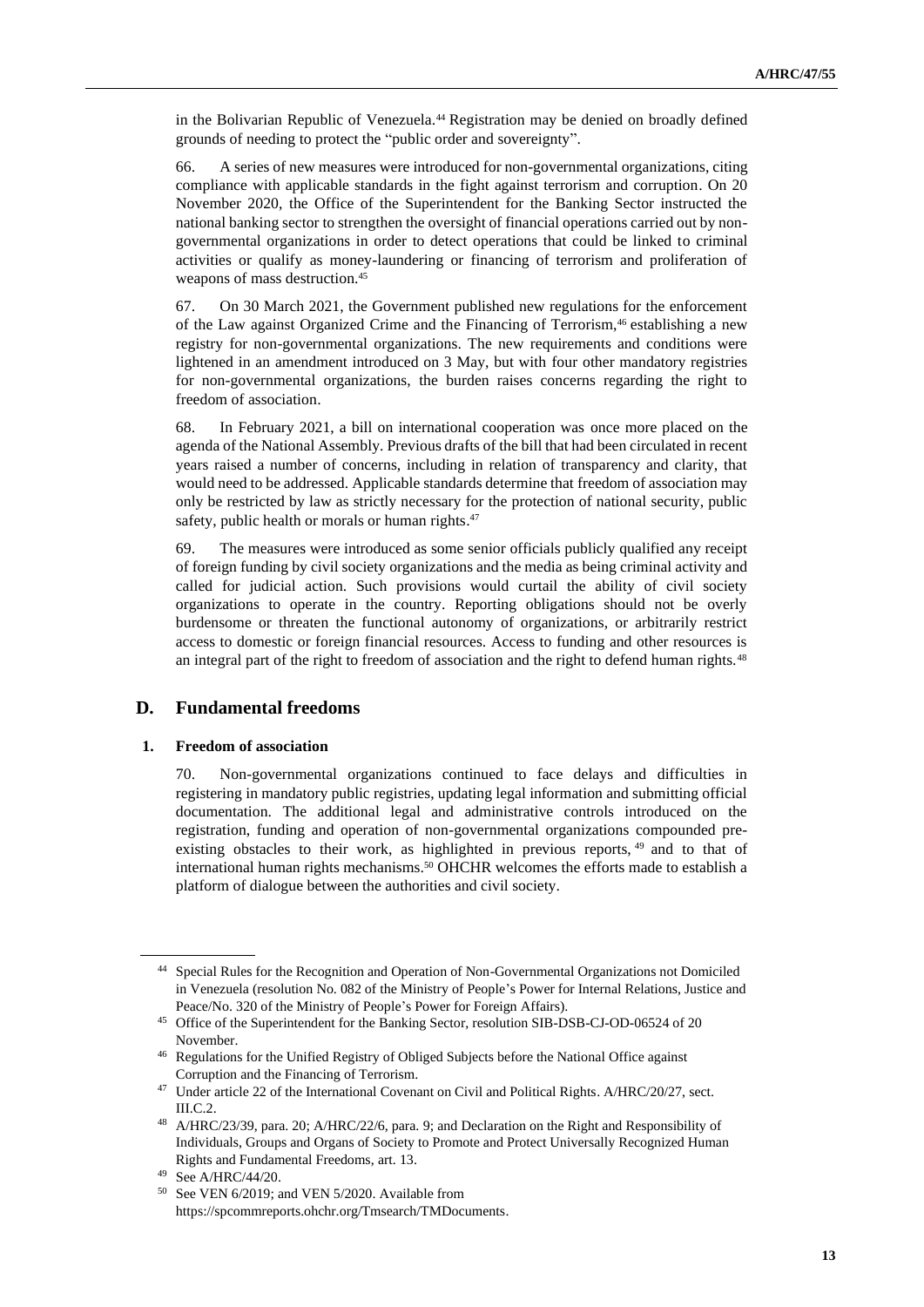71. During the reporting period, at least four organizations carrying out humanitarian work were subjected to criminal investigations, search and seizure procedures, the freezing of assets and their staff being interrogated, and at least seven such staff members are currently facing prosecution. In the case of Azul Positivo, five staff members of the humanitarian organization were detained for 31 days on charges of fraud, money-laundering and criminal conspiracy, in connection with the implementation of cash transfer programmes as part of the United Nations humanitarian response plan. They were released on 11 February 2021, but still face criminal charges.<sup>51</sup> Those events generated a climate of fear and led to the suspension of humanitarian assistance programmes.

## **2. Freedom of peaceful assembly**

72. Precautions to prevent contagion and restrictions on freedom of movement and assembly adopted to mitigate the COVID-19 pandemic initially resulted in a reduction of collective mobilization. Eventually, as the sectoral sanctions and the pandemic's impact exacerbated the economic crisis and access to fuel and basic services was further constrained, peaceful protests multiplied.

73. The Observatorio Venezolano de la Conflictividad Social reported that 7,371 protests took place from June 2020 to March 2021. The large majority were of a small scale, with protesters calling for access to fuel and basic services.<sup>52</sup> Overall, the security forces appeared to act adequately; however, OHCHR received some reports of excessive force by the Bolivarian National Guard, state police and the Coast Guard. In at least three cases documented by OHCHR, armed *colectivos* participated in the repression of demonstrations. OHCHR recalls its recommendations to prevent the use of force contrary to international standards, to ensure investigations into abuses involving *colectivos* and to dismantle progovernment armed civilian groups.<sup>53</sup>

74. The Observatorio Venezolano de la Conflictividad Social reported six deaths in the context of demonstrations in 2020,<sup>54</sup> a significant reduction compared with previous years, which could indicate a relative improvement in the overall conduct of security forces. No massive protests were registered during the reporting period, and security forces maintained a large presence at peaceful demonstrations.

75. OHCHR documented the killing of an 18-year-old fisher from Toas Island, in Zulia State, who was allegedly shot by Coast Guard officers on 16 July in a protest over access to fuel. OHCHR also documented the detention of 34 persons in the context of protests. The reported violence and arrests continued to generate fear among protesters, and OHCHR was informed of dozens of protesters who went into hiding or left the country due to fear of reprisals. OHCHR reiterates its calls for effective investigations and the publication of the results of investigations into deaths that occurred in the context of protests in 2014, 2017 and 2019.<sup>55</sup>

## **3. Freedom of opinion and expression**

76. Media professionals, human rights defenders and members of civil society organizations continued to share with OHCHR their accounts of intimidation and selfcensorship. United Nations human rights experts expressed their concern about the state of freedom of expression and access to information during the reporting period.<sup>56</sup>

77. On 21 August 2020, officers of the Special Action Forces reportedly killed two media workers of La Guacamaya TV. OHCHR welcomes the indictment of six officers, and urges

<sup>51</sup> Se[e www.ohchr.org/EN/NewsEvents/Pages/DisplayNews.aspx?NewsID=26757&LangID=E;](http://www.ohchr.org/EN/NewsEvents/Pages/DisplayNews.aspx?NewsID=26757&LangID=E) and the Government's response

<sup>(</sup>https://spcommreports.ohchr.org/TMResultsBase/DownLoadFile?gId=35987).

<sup>52</sup> Observatorio Venezolano de la Conflictividad Social, bulletins, January 2020–March 2021.

<sup>53</sup> See A/HRC/41/18.

<sup>54</sup> The Observatorio Venezolano de la Conflictividad Social reported 67 deaths in the context of protests in 2019 and 14 in 2018.

<sup>55</sup> See A/HRC/44/54.

<sup>56</sup> Se[e www.ohchr.org/FR/NewsEvents/Pages/DisplayNews.aspx?NewsID=26620&LangID=E.](http://www.ohchr.org/FR/NewsEvents/Pages/DisplayNews.aspx?NewsID=26620&LangID=E)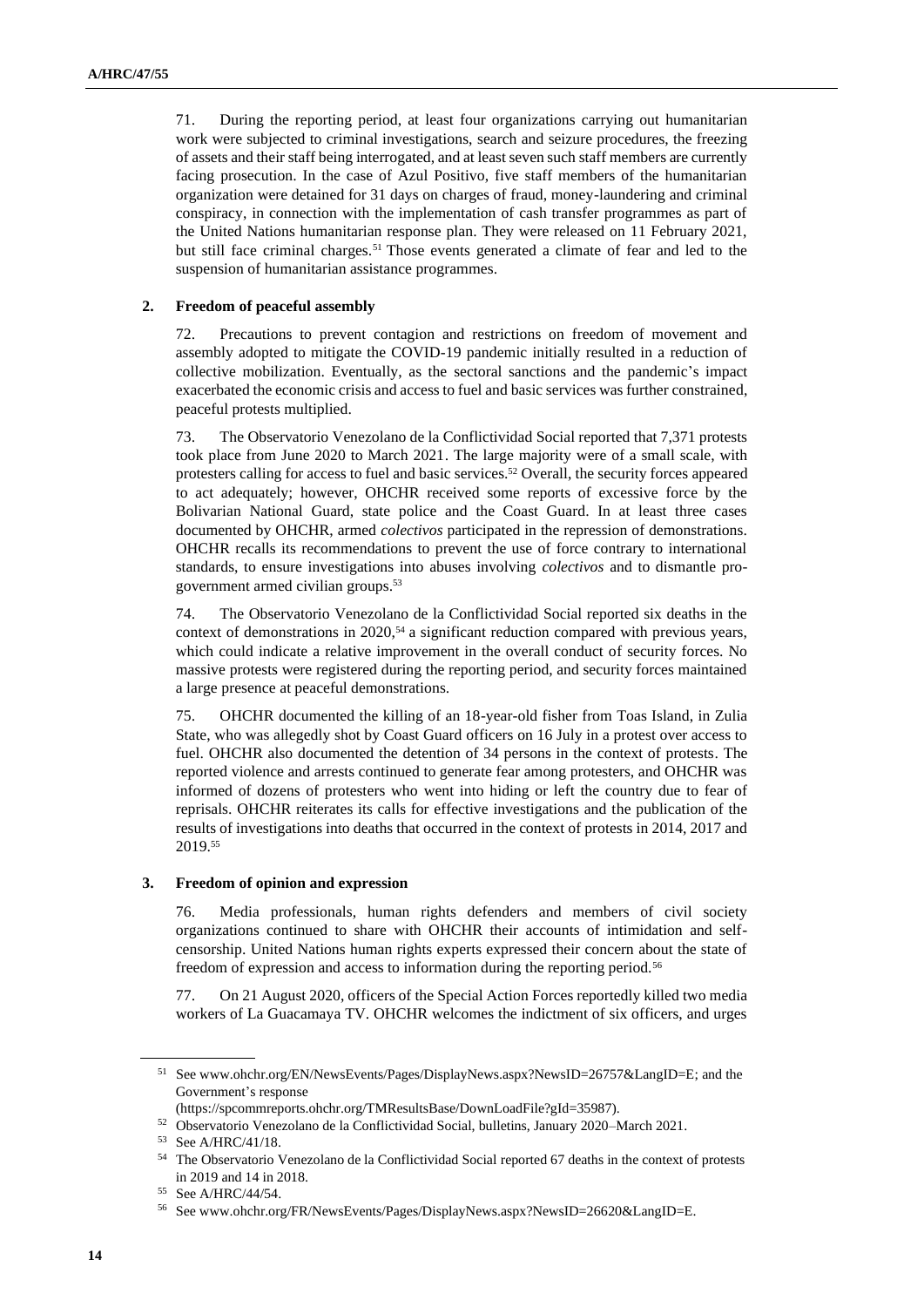the authorities to conduct an exhaustive investigation. OHCHR also documented an attempt on the life of a third media professional by unknown persons in December in Guarico State. OHCHR continued to receive reports of journalists who were compelled to go into hiding or to leave the country, due to fear of reprisals. Some reported being forced to migrate through irregular channels, after border control agents had prevented them from leaving the country and seized their passports. OHCHR reaffirms its recommendations to ensure the safety of journalists and media workers.

78. In at least 11 cases documented by OHCHR, journalists were threatened or harassed by members of the Bolivarian National Guard, the Special Action Forces and the Bolivarian National Intelligence Service. In some cases, members of security forces deleted footage or unlawfully confiscated or destroyed the journalists' equipment. On 6 December 2020, the commencement of the parliamentary electoral process, OHCHR documented seven such cases of intimidation against journalists covering the process perpetrated by members of the Bolivarian National Guard, state police forces, armed *colectivos* and local authorities.

79. At least five radio stations and television channels were closed down, at least temporarily, and their equipment seized, by the National Commission for Telecommunications and the National Integrated Service of Customs and Tax Administration. On 8 January alone, authorities conducted search and seizure operations and suspended the operations of two media outlets. In the case of independent online broadcaster VPI TV, authorities ordered its suspension and confiscated its equipment alleging a violation of the Constitutional Law against Hatred.

80. The adoption of the Constitutional Anti-Blockade Law for National Development and the Safeguarding of Human Rights on 12 October 2020 could further restrict access to information of public interest.<sup>57</sup> The Law granted the Executive the discretion to exclude any file, document, information, fact or circumstances from disclosure, on vague grounds of "national interest and convenience", raising concerns about transparency, access to information and the protection of whistle-blowers.

81. The aforementioned restrictions on media freedoms affected the right of the media to access to information on public affairs and the public's right to receive a wide range of information.<sup>58</sup> Administrative closures, seizures of equipment, fear of retaliation and lack of advertising revenue have contributed to the closure of independent media outlets over the years. Traditional newspapers have also been affected by the scarcity of printing paper and forced to either migrate to online platforms or stop their operations. The situation was especially acute in areas outside the capital.

82. In that context, online platforms played a vital role in facilitating access to information. Conversely, weak Internet connectivity and electricity outages posed challenges to access, especially in regions outside the capital. OHCHR was informed of alleged cyberattacks blocking access to the websites of at least three independent news outlets. Progovernment profiles on social media platforms were reportedly rewarded through the Patria card social benefits system for their online support using pre-determined hashtags.

# **IV. Conclusions and recommendations**

83. **OHCHR welcomes the measures taken to address the previous recommendations made, yet more remains to be done. Given the recent developments detailed in the present report, OHCHR reiterates its previous recommendations relating to civic space and the rule of law but also welcomes the reforms announced on detention and police as steps in the right direction for human rights and encourages the authorities to take every opportunity to implement OHCHR recommendations. Accountability remains key to preventing and remedying human rights violations and strengthening the rule of law. The protection and expansion of civic space is vital to strengthening democracy, fostering inclusive dialogue and addressing the root causes of current challenges. OHCHR acknowledges the impact of sectoral sanctions in compounding existing** 

<sup>57</sup> See A/HRC/41/18.

<sup>58</sup> Human Rights Committee, general comment No. 34 (2011), paras. 14 and 40.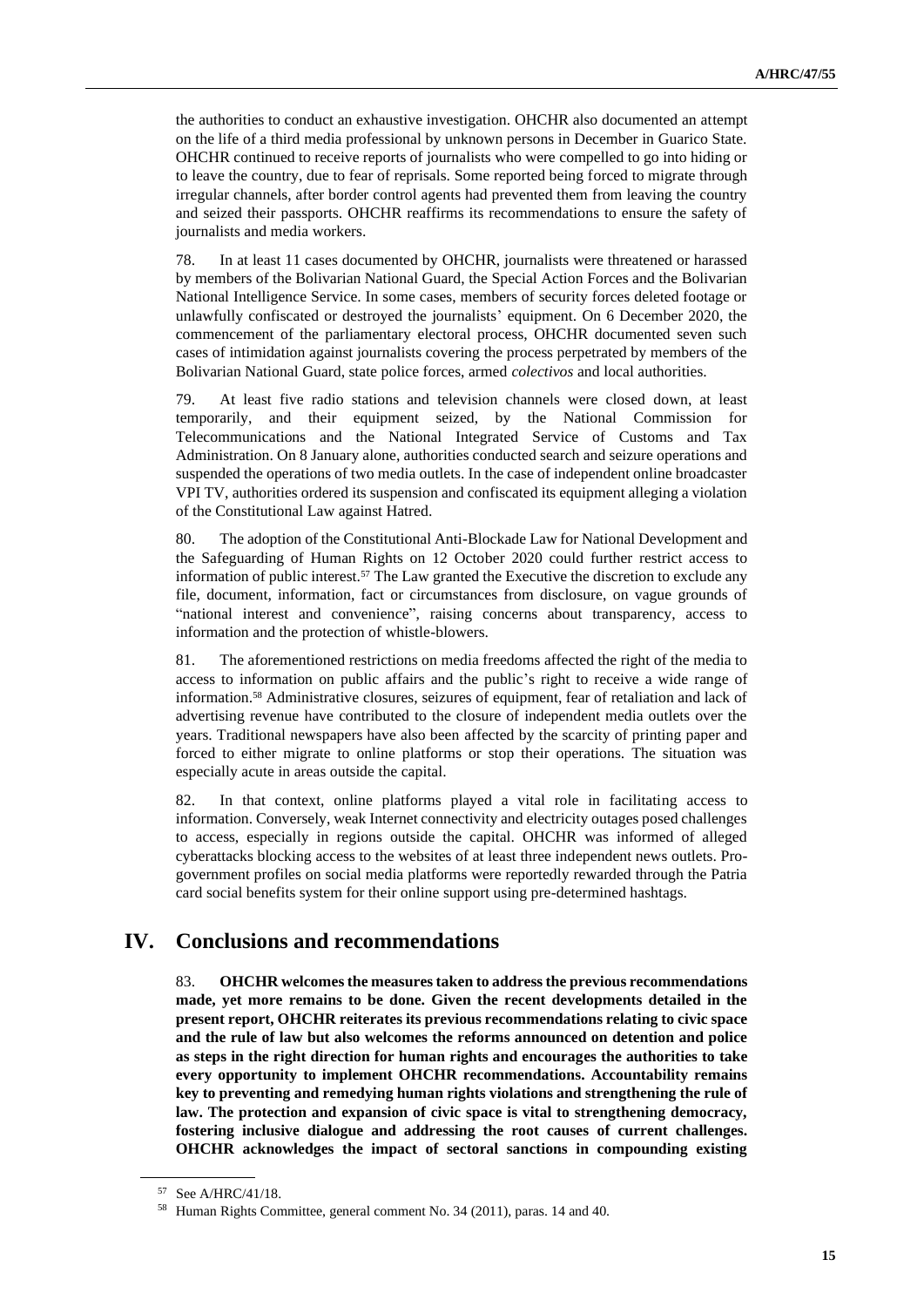**human rights challenges. Overall, OHCHR welcomes the joint workplan established with the Bolivarian Republic of Venezuela in December 2020 as a commitment to making further progress towards the implementation of those recommendations.** 

84. **In addition to the previously issued recommendations (see annex), OHCHR calls upon the Government of the Bolivarian Republic of Venezuela to:**

(a) **Ensure access to public information and data to monitor and adequately inform public policies, in particular in the context of the COVID-19 pandemic;**

(b) **Prioritize a legislative agenda aimed at strengthening the promotion and protection of human rights, avoid the adoption of laws and regulations that are disproportionately restrictive of fundamental freedoms and civic space and review adopted laws and regulations to ensure that they are consistent with human rights standards;** 

(c) **Ensure that spaces for civil society participation are maintained and expanded and that any restrictions introduced in the context of the COVID-19 pandemic are strictly necessary and proportional to mitigating the impact of the pandemic;** 

(d) **Ensure that all conditions are in place for free, fair, peaceful and independent electoral processes;**

(e) **Ensure that judicial action is strictly guided by the principles of legality, due process, presumption of innocence and other national and international standards;** 

(f) **Allocate sufficient resources to ensure adequate conditions of detention and access to justice;**

(g) **Implement a comprehensive reform of security institutions and policies, to effectively address human rights concerns and provide redress to victims of human rights violations;** 

(h) **Effectively implement a victim and witness protection programme, to safeguard the integrity of victims and witnesses, and ensure accountability for human rights violations;** 

(i) **Conduct independent and thorough investigations into allegations of human rights violations committed in Apure State in the context of clashes with non-State armed groups;**

(j) **Remain committed to the effective implementation of the joint workplan signed with OHCHR and its engagement with international human rights mechanisms.**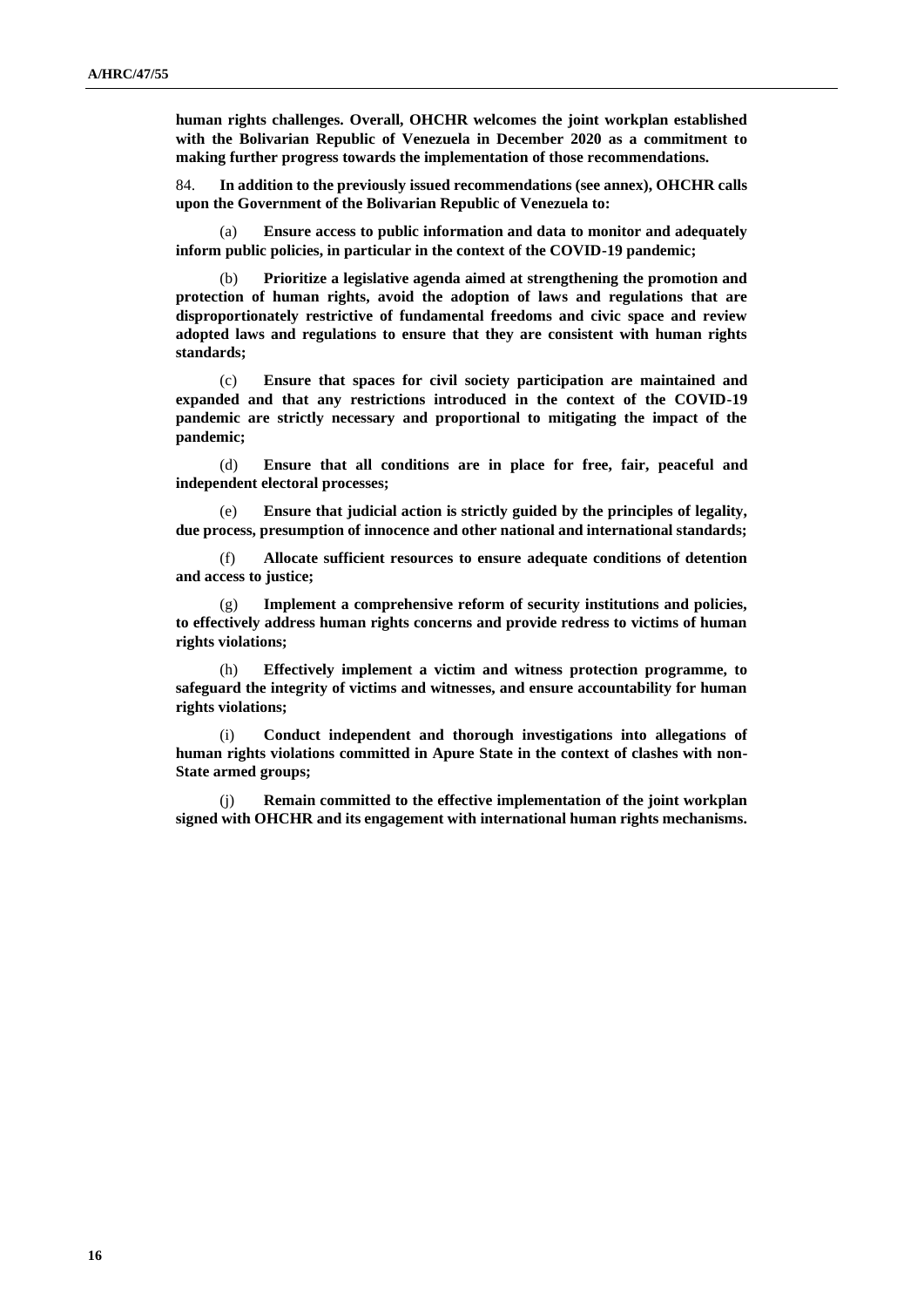# **Annex**

# **Summary of recommendations**

### **Democratic and civic space**

### **Right to take part in public affairs**

- Halt, publicly condemn, punish and prevent all acts of persecution and targeted repression based on political grounds, including stigmatizing rhetoric and smear campaigns; (A/HRC/41/18)
- Ensure adequate and representative consultations are conducted with all indigenous peoples prior to the adoption or implementation of any decision, activity or measure that may affect them, including any impact on their traditional lands, territories and resources; (A/HRC/44/54)

### **Protection of human rights defenders**

- Adopt effective measures to protect human rights defenders and media professionals; (A/HRC/41/18)
- Refrain from discrediting human rights defenders and media professionals, and take effective measures to protect them, including by adopting a specialized protocol to investigate human rights violations and criminal offences against them; (A/HRC/44/20)

### **Freedom of opinion and expression, peaceful assembly and association**

- Respect, protect and fulfil the rights to freedoms of opinion and expression, peaceful assembly and association, as well as the rights to access to information and to participate in political affairs; (A/HRC/44/20)
- Allow access to information of public interest; (A/HRC/41/18)
- Reverse closures of media outlets and cease other measures of censorship against media; guarantee access to the Internet and social media, including to news websites, and guarantee the impartiality of governing bodies in the allocation of radio spectrum frequencies; (A/HRC/41/18)
- Cease and prevent excessive use of force during demonstrations; (A/HRC/41/18)
- Publish a comprehensive report on the investigations and criminal proceedings of deaths that occurred in the context of protests in 2014, 2017 and 2019; (A/HRC/44/54)
- Disarm and dismantle pro-government armed civilian groups (armed *colectivos*) and ensure investigations into their crimes; (A/HRC/41/18)

## **States of exception**

• Ensure that exceptional measures authorized under the "state of alarm" are strictly necessary and proportionate, limited in time, and subject to independent oversight and review; (A/HRC/44/20)

#### **Accountability and rule of law**

#### **Right to life**

- Take immediate measures to halt, remedy and prevent human rights violations, in particular gross violations such as torture and extrajudicial executions; (A/HRC/41/18)
- Ensure systematic, prompt, effective and thorough, as well as independent, impartial and transparent, investigations into all killings by security forces and armed civilian groups (armed *colectivos*), and ensure independence of all investigative bodies, accountability of perpetrators and redress for victims; (A/HRC/44/20)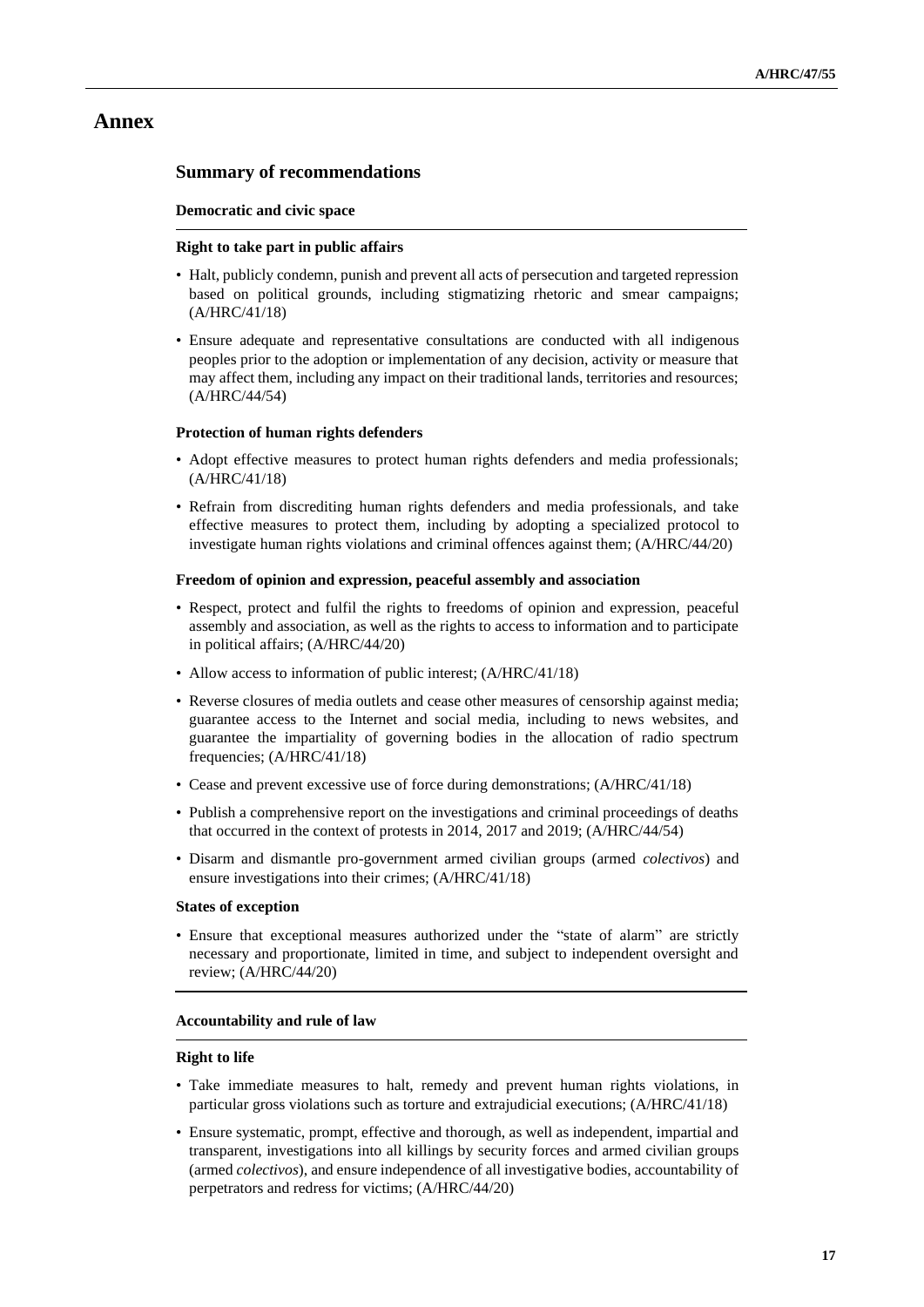- Dissolve the Special Action Forces of the Bolivarian National Police and establish an impartial and independent national mechanism, with the support of the international community, to investigate extrajudicial executions during security operations, ensure accountability of perpetrators and redress for victims; (A/HRC/41/18)
- Revise security policies to implement international norms and standards on the use of force and human rights, in particular by restoring the civilian nature of police forces, conducting vetting, restricting the functions of "special forces" and strengthening internal and external oversight mechanisms; (A/HRC/44/20)

#### **Right to physical and moral integrity**

- Ensure effective investigation and sanctioning of those responsible for cases of torture and ill-treatment, and strengthen the National Commission for the Prevention of Torture, in compliance with international human rights norms; (A/HRC/44/20)
- Ratify the Optional Protocol to the Convention against Torture and other Cruel, Inhuman or Degrading Treatment or Punishment and the Convention for the Protection of All Persons from Enforced Disappearance; (A/HRC/41/18)
- Ensure the rights to food, water and sanitation, health, security and dignity of all persons deprived of liberty, including by meeting gender-specific needs; (A/HRC/44/20)
- Adopt specific measures in the context of the COVID-19 pandemic to ensure the rights to health and security of detainees, including by granting alternative measures to deprivation of liberty to the broadest set of prisoners possible, consistent with the protection of public safety; (A/HRC/44/20)
- Put an end to incommunicado detention, including by intelligence services, guarantee that any individual subject to pretrial detention is held in official pretrial detention centres subject to judicial oversight, and transfer all persons detained in premises of intelligence services to official detention centres; (A/HRC/44/20)

#### **Rights to liberty and to a fair trial**

- Release all persons arbitrarily deprived of their liberty; (A/HRC/41/18)
- Release unconditionally all persons unlawfully or arbitrarily deprived of liberty, including through the implementation of the decisions of the Working Group on Arbitrary Detention; (A/HRC/44/20)
- Address the underlying causes of overcrowding and undue judicial delays through comprehensive reform of the administration of justice; (A/HRC/44/20)
- Put an end to the trial of civilians by military tribunals, and ensure that the jurisdiction of military tribunals is limited to military offences committed by active members of the military; (A/HRC/44/54)
- Publish the legal authority and mandate of the counter-terrorism courts and take all necessary measures to guarantee their independence, impartiality and transparency, as well as their strict compliance with international human rights standards; (A/HRC/44/54)
- Take effective measures to restore the independence of the justice system and ensure the impartiality of the Office of the Attorney General and the Ombudsperson; (A/HRC/41/18)
- Undertake and complete the reforms of the justice system announced by the Government in January 2020 to guarantee its independence, impartiality, transparency, accessibility and effectiveness; (A/HRC/44/54)
- Establish an independent, impartial and transparent mechanism to increase the number of tenured judges and prosecutors through a transparent public process; (A/HRC/44/54)
- Guarantee that lawyers' associations recover their independence and full autonomy by allowing free internal elections; (A/HRC/44/54)